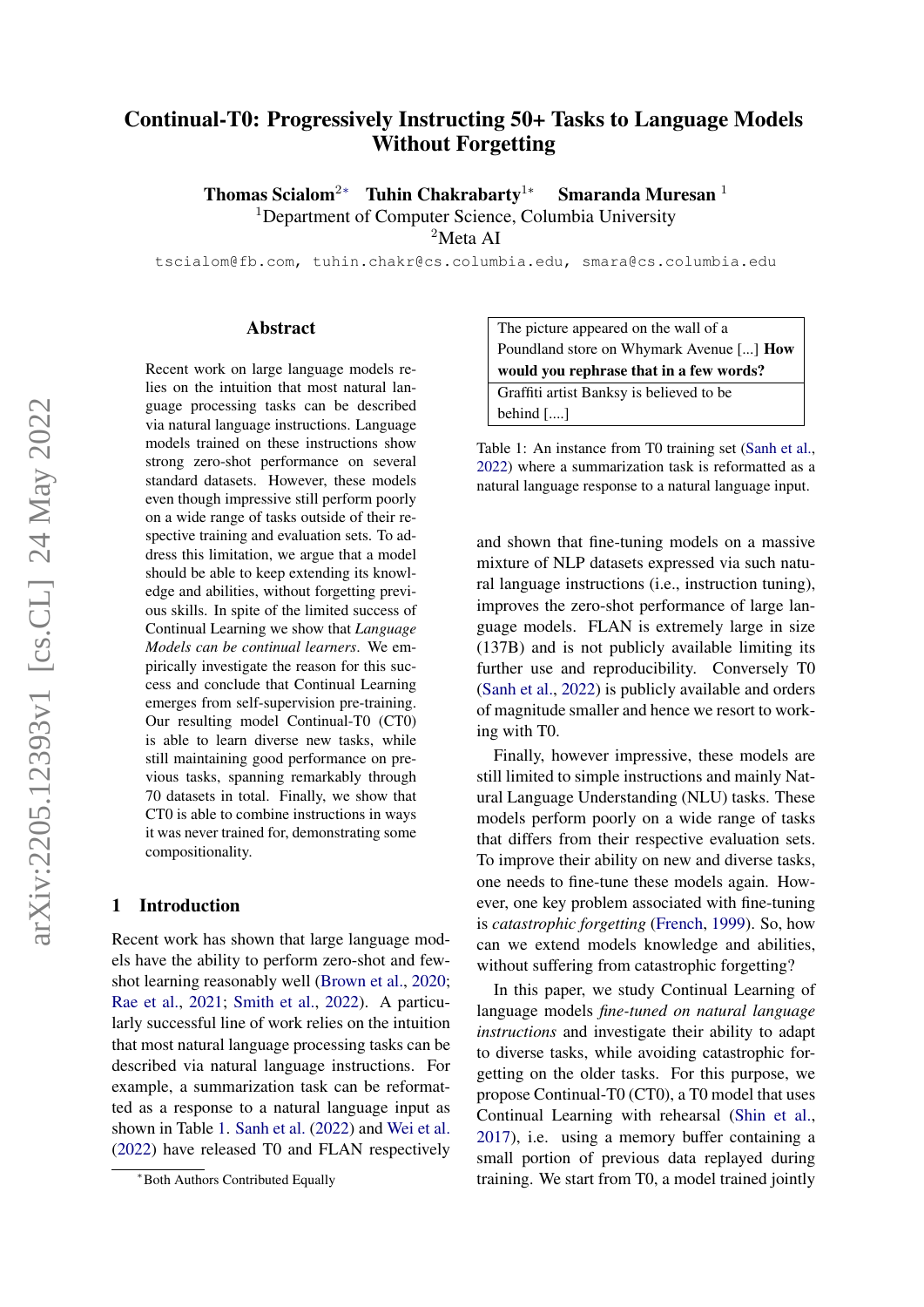on 50 datasets, resulting in a good zero-shot performance on 12 completely different datasets. We are then able to teach progressively 8 new diverse tasks, while maintaining almost 100% of the performance on all the previous datasets. This result is obtained by using only 1% of data for memory buffer. Notably, we also maintain the performance for the T0 zero-shot evaluation datasets, even though no rehearsal for those were possible, the first of its kind setup for CL.

Our final model, Continual-T0 (CT0) in addition to performing as well as T0 on all the different T0 datasets, can now also understand instructions about the several new tasks focused on language generation problems such as writing a haiku, generating empathetic responses in a dialogue, simplifying text, generating a headline with decoding constraints, generating natural language explanations for NLI tasks, adapting to stylometry on Twitter, or expand its knowledge on new elements e.g. the COVID.

We also conduct an extensive analysis and show that our newly learned instructions can be composed with other instructions in ways never seen during training, opening new potential for generalisation.

Given the surprising performance of a simple continual learning strategy, we empirically investigate the reason for this success. Why transformer models like T0 are continual learners? Is it because of their multi-task nature or the instruction tuning paradigm? Our experimental analysis show that the easy adaptability and continual learning capabilities actually emerge from pre-training and not the above.

### <span id="page-1-1"></span>2 Related Work

Instruction tuning There has been a range of work in the domain of instruction-tuning [\(Mishra](#page-11-0) [et al.,](#page-11-0) [2021b;](#page-11-0) [Sanh et al.,](#page-12-1) [2022;](#page-12-1) [Wei et al.,](#page-13-1) [2022;](#page-13-1) [Mishra et al.,](#page-11-1) [2021a;](#page-11-1) [Ouyang et al.,](#page-12-2) [2022\)](#page-12-2) which differs in training and evaluation data, formatting of instructions, size of pre-trained models, and other experimental details. A consistent finding across these studies show how fine-tuning language models on a range of NLP tasks, with instructions, improves their downstream performance on held-out tasks, both in the zero-shot and few-shot settings. We place our focus on whether we can keep improving these models by teaching them new tasks without forgetting their existing

capabilities. It should be noted, however, that several models in these studies are not open-sourced limiting their reproducibility. Hence we resort to T0 [\(Sanh et al.,](#page-12-1) [2022\)](#page-12-1) for our study.

Continual Learning Current fine-tuned language models are limited in continuously learning without forgetting any previously acquired knowledge and abilities. Research in this direction has investigated various strategies such as External Memory, Constraints and Model Plasticity [\(Parisi](#page-12-3) [et al.,](#page-12-3) [2019\)](#page-12-3). External Memory methods often simply use rehearsal with a replay during training [\(Rebuffi et al.,](#page-12-4) [2017\)](#page-12-4). [de Masson D'Autume](#page-11-2) [et al.](#page-11-2) [\(2019\)](#page-11-2) also proposed local fine-tuning at inference time, leveraging examples similar to the considered input.

Constraints-based methods aim at enforcing a similarity of either the activations [\(Li and Hoiem,](#page-11-3) [2017\)](#page-11-3), the weights [\(Kirkpatrick et al.,](#page-11-4) [2017\)](#page-11-4) or the gradients [\(Lopez-Paz and Ranzato,](#page-11-5) [2017\)](#page-11-5), to enforce a similarity of the model states trough the learning process. Other strategies have been proposed such as augmenting the plasticity by adding additional neurons to the model [\(Yoon](#page-13-3) [et al.,](#page-13-3) [2017\)](#page-13-3). A complete summary of those meth-ods with illustrations is also available.<sup>[1](#page-1-0)</sup>

Through the lens of NLP tasks, [Biesialska et al.](#page-10-2) [\(2020\)](#page-10-2) look at the problem of Continual Learning and discuss major challenges involved. [Jin](#page-11-6) [et al.](#page-11-6) [\(2021\)](#page-11-6) show Continual Learning algorithms are effective for knowledge preservation. Their study also infer that continual pretraining improves temporal generalization. [\(Douillard et al.,](#page-10-3) [2021\)](#page-10-3) proposed a a dynamic expansion of special tokens with a transformer architecture. [Mi et al.](#page-11-7) [\(2020\)](#page-11-7) and [Madotto et al.](#page-11-8) [\(2021\)](#page-11-8) perform Continual Learning for task oriented dialog systems by using replay based strategy. [Cao et al.](#page-10-4) [\(2021\)](#page-10-4) propose a new Continual Learning framework for NMT models, while [Ke et al.](#page-11-9) [\(2021\)](#page-11-9) proposes a novel capsule network based model called B-CL (Bert based Continual Learning) for sentiment classification tasks. [Jin et al.](#page-10-5) [\(2020\)](#page-10-5) show how existing Continual Learning algorithms fail at learning compositional phrases. More recently [Sun](#page-13-4) [et al.](#page-13-4) [\(2019\)](#page-13-4) propose a lifelong learning method LAMOL that is capable of continually learning new tasks by replaying pseudo-samples of previous tasks that require no extra memory or model

<span id="page-1-0"></span><sup>1</sup>[https://arthurdouillard.com/post/](https://arthurdouillard.com/post/incremental-learning/) [incremental-learning/](https://arthurdouillard.com/post/incremental-learning/)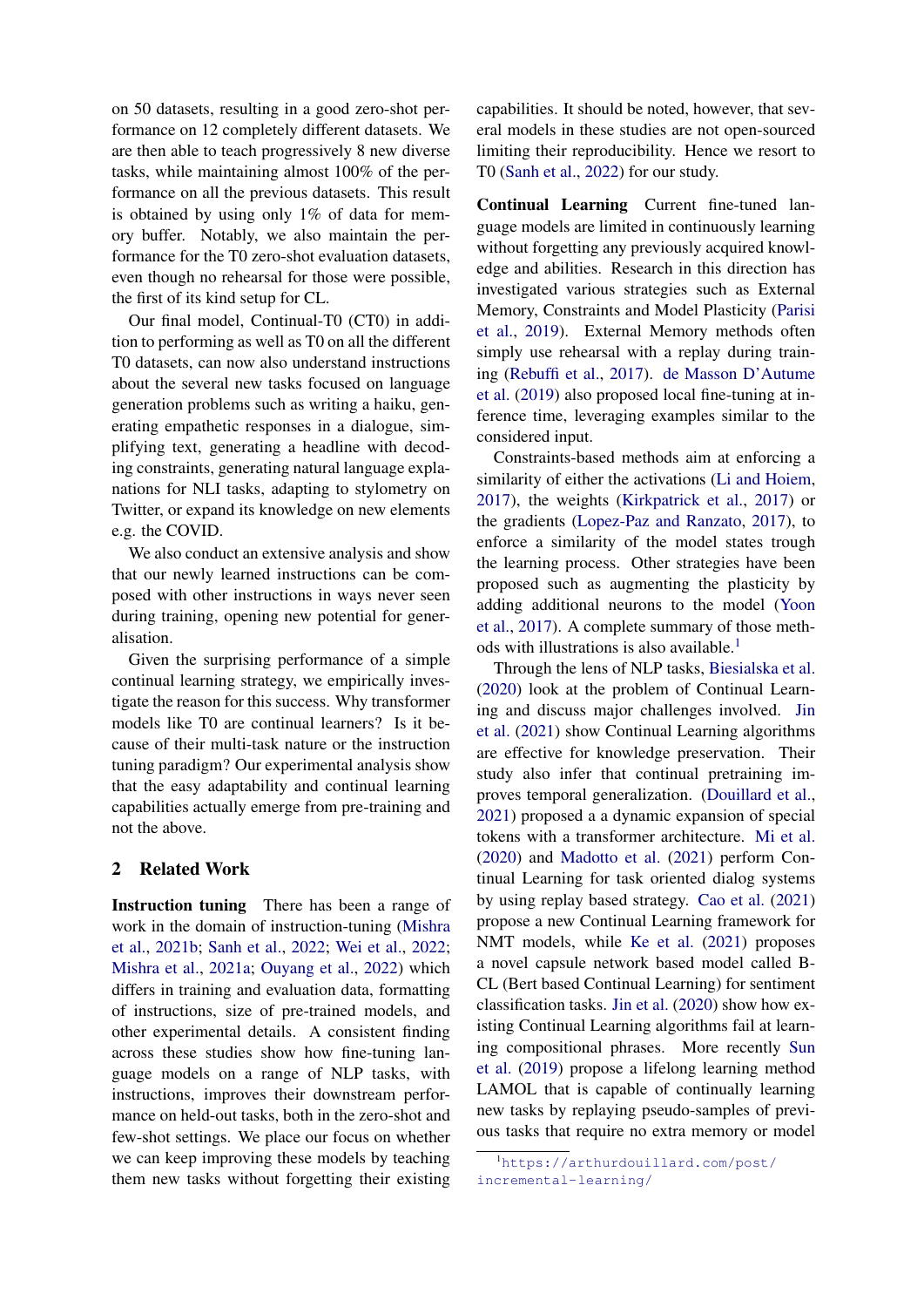capacity. To the best of our knowledge, LAMOL corresponds to the state-of-the-art for CL in NLP.

Most of the aforementioned works fall into the 2 scenarios differentiated by [Lomonaco and Maltoni](#page-11-10) [\(2017\)](#page-11-10): 1) learning new data of known classes (online learning), and 2) learning new classes (classincremental learning). Thus, the study are often limited to a narrow domain, or a specific task. In our work, we propose to address Continual Learning more broadly: learning a diverse set of new tasks different from the ones used for training. For this, we leverage the idea of instruction tuning [\(Wei et al.,](#page-13-1) [2022;](#page-13-1) [Sanh et al.,](#page-12-1) [2022\)](#page-12-1), that enables us to frame any NLP task as a response to a natural language input and use rehearsal as a mechanism to avoid catastrophic forgetting [\(Shin et al.,](#page-13-2) [2017\)](#page-13-2).

# <span id="page-2-1"></span>3 Continual Learning for Fine-tuned Language Models

#### 3.1 Continual Learning via Rehearsal (CLR)

Our objective is to maintain the model's existing learned skills, while progressively learning more tasks. To prevent the model from catastrophic forgetting, we rely on an external memory module, storing a subset of previous data [\(Shin et al.,](#page-13-2) [2017\)](#page-13-2). We define the sequence of tasks to be solved as a task sequence  $T = (T_1, T_2, T_N)$  of  $N$  tasks.  $D_i$  is the corresponding dataset for task  $T_i$ . Formally, the training data augmented with rehearsal  $D_i^r$  is defined as:

$$
D_i^r = D_i \bigcup \sum_{j=1}^{i-1} (rD_j) \tag{1}
$$

where r is the rehearsal hyper-parameter that controls the percentage of examples sampled from previous tasks  $T_1, ... T_{i-1}$ . We note that  $r = 0$  corresponds to no memory, and  $r = 1$  is equivalent to a multi-task setup using all the previous examples.

### <span id="page-2-2"></span>3.2 Continual-T0 (CT0)

For all our experiments, we instantiate our model with the T0 model [\(Sanh et al.,](#page-12-1) [2022\)](#page-12-1). T0 is a T5 model [\(Raffel et al.,](#page-12-5) [2020\)](#page-12-5) fine-tuned in a multitask setting on 50 datasets, where the natural language instructions corresponding to individual tasks are used as the input. This allows the model to perform well in a zero-shot setup, by leveraging the information present only in the instructions.

Our initial model is T0\_3B, the T0 version with (only) 3 Billions parameters for all our experiments. We used the same hyper-parameters as

the ones reported in [Sanh et al.](#page-12-1)  $(2022)^2$  $(2022)^2$  $(2022)^2$ . The only new hyper-parameter introduced in our paper is the *rehearsal proportion* r. We explored  $r \in [0, 0.25\%, 1\%]$  as reported in our first set of results (see Section [3\)](#page-2-1).

For each task, we consider 100,000 examples for training, such that 1% rehearsal corresponds to 1,000 examples from the memory buffer. Thus, for datasets with fewer training examples, we upsample them and conversely for largest datasets like Gigaword or Simplification, we limit to 100,000 examples.

#### <span id="page-2-3"></span>3.3 Tasks

In this section, we describe all the tasks  $T$  used to progressively train and evaluate our model. For all the new tasks (i.e., not the T0 tasks), we also designed instructions, as illustrated in Table [2.](#page-3-0)

#### <span id="page-2-4"></span>3.3.1 T0 Tasks

Training Tasks: As detailed in Section [3.2,](#page-2-2) we instantiate our model with T0 [\(Sanh et al.,](#page-12-1) [2022\)](#page-12-1) weights. T0 is trained in a multi-task setting on a collection of 50 datasets spanning across Multiple Choice QA, Extractive QA, Closed Book QA, Sentiment Classification, Topic Classification, Structure to Text Generation, Summarization and Paraphrase Identification.

Evaluation Tasks: To test zero-shot generalization, [Sanh et al.](#page-12-1) [\(2022\)](#page-12-1) hold out all constituent datasets of four tasks: Natural language inference (NLI), Co-reference resolution, Sentence completion, and Word sense disambiguation. Among Natural Language Inference tasks they evaluate models on the Adversarial NLI (ANLI) [\(Nie et al.,](#page-12-6) [2020\)](#page-12-6), Commitment Bank (CB) [\(de Marneffe](#page-11-11) [et al.,](#page-11-11) [2019\)](#page-11-11) and Recognizing Textual Entailment (RTE) [\(Dagan et al.,](#page-10-6) [2005\)](#page-10-6) benchmarks. For Co-reference resolution they use the data from Winogrande Schema Challenge (WSC) [\(Levesque](#page-11-12) [et al.,](#page-11-12) [2012\)](#page-11-12) and the Adversarial Winogrande [\(Sakaguchi et al.,](#page-12-7) [2020\)](#page-12-7) benchmarks, for Word sense disambiguation the Words in Context (WIC) [\(Pilehvar and Camacho-Collados,](#page-12-8) [2019\)](#page-12-8), while for Sentence completion the Choice Of Plausible Alternatives(COPA) [\(Gordon et al.,](#page-10-7) [2012\)](#page-10-7), HelloSwag [\(Zellers et al.,](#page-13-5) [2019\)](#page-13-5) and StoryCloze [\(Mostafazadeh et al.,](#page-11-13) [2016\)](#page-11-13) benchmarks.

<span id="page-2-0"></span><sup>2</sup> See more details at [https://huggingface.co/](https://huggingface.co/bigscience/T0pp) [bigscience/T0pp](https://huggingface.co/bigscience/T0pp)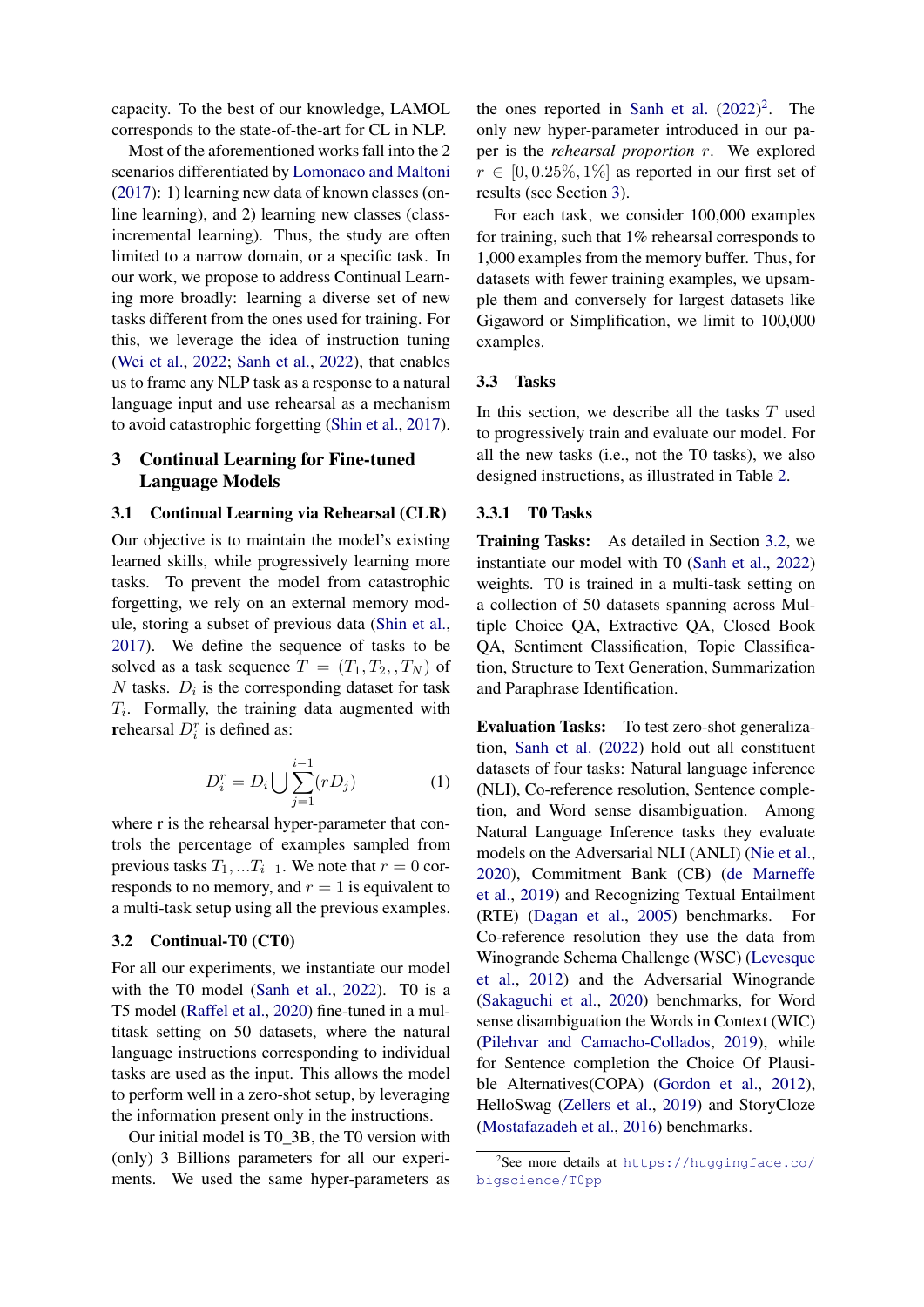| <b>Text</b>       | Instruction | Make this text simpler: "A Georgian inscription around the drum attests his name."        |  |  |  |  |  |  |
|-------------------|-------------|-------------------------------------------------------------------------------------------|--|--|--|--|--|--|
| Smpfl(Simp)       | Output      | A Georgian writing on the drum is his name.                                               |  |  |  |  |  |  |
|                   |             | Make a title for this article that begins with "protesters": police arrested five         |  |  |  |  |  |  |
| Headline          | Instruction | anti-nuclear protesters thursday after they sought to disrupt loading of a french         |  |  |  |  |  |  |
| Generation        |             | antarctic research and supply vessel, a spokesman for the protesters said.                |  |  |  |  |  |  |
| (HGen)            | Output      | protesters target french research ship                                                    |  |  |  |  |  |  |
| Haiku             | Instruction | Generate a haiku about 'Seagulls crying high'                                             |  |  |  |  |  |  |
| Gen (Haiku)       | Output      | Seagulls crying high / the air smelling of sea salt / Or is it my tears?                  |  |  |  |  |  |  |
|                   |             | In the context of the COVID pandemic, who is at greater risk of dying                     |  |  |  |  |  |  |
| Covid QA<br>(CQA) | Instruction | from COVID19?                                                                             |  |  |  |  |  |  |
|                   | Output      | patients with underlying medical conditions and the elderly                               |  |  |  |  |  |  |
|                   |             | Given the following text, write the possible curious question it answers: "Positrons      |  |  |  |  |  |  |
| Inquisitive       | Instruction | do not travel backwards in time. Positron-electron annihilation  So, we know              |  |  |  |  |  |  |
| Question          |             | they collide frequently enough to light up the galaxy in that part of the spectrum        |  |  |  |  |  |  |
| Gen(InqQG)        | Output      | How often do electrons and positrons collide in nature?                                   |  |  |  |  |  |  |
|                   |             | The associated emotion is "disappointed" and the input prompt is "Had to cancel our       |  |  |  |  |  |  |
|                   | Instruction | family vacation coming up next month. My husband's work said he couldn't go               |  |  |  |  |  |  |
| Empathetic        |             | after they already approved the time off.". Now what would be your response, given        |  |  |  |  |  |  |
| Dialog            |             | the following dialogue context:=== - I had to cancel our family vacation coming           |  |  |  |  |  |  |
| Generation        |             | up next month.                                                                            |  |  |  |  |  |  |
| (EmDg)            | Output      | I am really sorry to hear that. I hope everything is alright.                             |  |  |  |  |  |  |
|                   |             | Explain why the two following sentences are contradicting each other: "Sentence 1:        |  |  |  |  |  |  |
| Explanation       | Instruction | A statue at a museum that no seems to be looking at."; Sentence 2: "Tons of               |  |  |  |  |  |  |
| Generation        |             | people are gathered around the statue."                                                   |  |  |  |  |  |  |
| (Exp)             | Output      | If tons of people are gathered around the statue, it is not possible that no one seems to |  |  |  |  |  |  |
|                   |             | be looking at it.                                                                         |  |  |  |  |  |  |
| Twitter           | Instruction | Write a tweet about #WelcomeToNewYork, in the style of taylorswift13                      |  |  |  |  |  |  |
| Stylometry        |             | GUYS. #WelcomeToNewYork will be up on iTunes any minute now.                              |  |  |  |  |  |  |
| (TwSt)            | Output      | This is not a drill!! GO GO GO                                                            |  |  |  |  |  |  |

<span id="page-3-0"></span>Table 2: Example Instructions with their respective ground-truth for 8 new tasks learned continually from the T0 checkpoint.

# <span id="page-3-1"></span>3.3.2 New Tasks

All of our newly introduced tasks are language generation tasks in contrast to the T0 evaluation tasks and majority of the T0 training tasks (all except summarization).

Text Simplification (Simpl) [Jiang et al.](#page-10-8) [\(2020\)](#page-10-8) provided WikiAuto, a set of 400,000 aligned sentences from English Wikipedia and Simple English Wikipedia as a resource to train sentence simplification systems. The test set contains 4,000 examples. In addition, we also evaluate our models on a second Text Simplification dataset, AS-SET [\(Alva-Manchego et al.,](#page-10-9) [2020\)](#page-10-9). This is a dataset dedicated for the evaluation of sentence simplification in English, providing 2,000 multiple references per example, unlike previous simplification datasets. Table [2](#page-3-0) shows our designed instructions for this task.

Headline Generation with Constraint (HGen). While writing a title for a news article, it can be very useful to add additional constraints, such as the presence of certain words. However, traditional decoding strategies like the BeamSearch often fail to achieve this goal as discussed in [5.](#page-9-0) Gigaword is one of T0 training dataset. Our new task consists of generating a title given a news article *with additional constraints*. Towards this goal, for a given document D and an input keyword X we design the following three instructions: [*Make a title for this article, starting with / ending with / that contains "X" : D* where X is a word we want to be present in the output text at the begin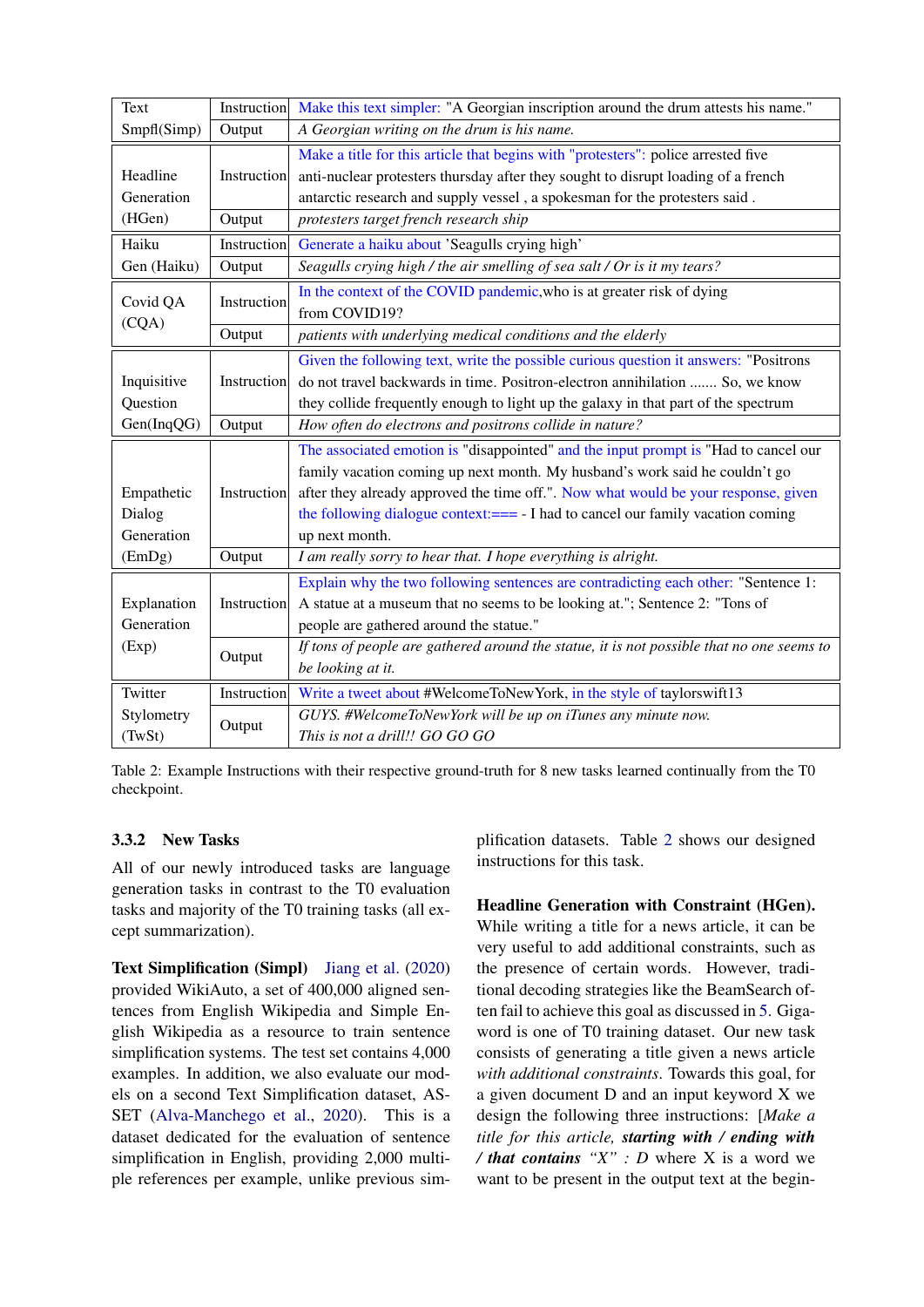ning/end/anywhere, and D the source document, as illustrated in Table [2.](#page-3-0) To create the training data, we simply leverage the gold-reference to select the word X, such that our model is trained with consistent and plausible instructions. Gigaword contains millions of training examples. The original test set is composed of 1,951 examples, so we convert it to 3 sets of 1,951 examples for our Start/End/Contain instructions, respectively.

Haiku Generation (Haiku). For the task of haiku generation, we crawl<sup>[3](#page-4-0)</sup> 10,718 haikus with at least 1 up-vote from the Subreddit haiku, <sup>[4](#page-4-1)</sup> and split it in 9,742 and 974 example for the train and test sets, respectively. Table [2](#page-3-0) shows an example instruction for Haiku Generation about a given topic.

Covid QA (CQA) [Möller et al.](#page-11-14) [\(2020\)](#page-11-14) created COVID-QA, a Question Answering dataset consisting of 2,019 question/answer pairs annotated by volunteer biomedical experts on scientific articles related to COVID-19. We consider this dataset since to the best of our knowledge, T0 has never been exposed to any COVID-19 related data. In its original version, the dataset is framed as SQuAD [\(Rajpurkar et al.,](#page-12-9) [2016\)](#page-12-9), with triplets (context, question, answer), where the context contains the answer. Because T0 has been extensively trained on QA dataset, CovidQA in its original format simply requires domain transfer. To make the task more challenging, we propose to provide only the question as an input, now framing the task as "learn the answer by heart" in an encyclopedia style task. This way the task framing can be seen as a new strategy to incorporating knowledge and preventing the model from concept drift.

Inquisitive Question Generation (InqQG) To foster long form question answering [Fan et al.](#page-10-10) [\(2019\)](#page-10-10) created the ELI5 dataset that comprises 270,000 English-language threads from the Reddit forum of the same name,  $5$  where an online community provides answers to several open ended inquisitive questions. Table [2](#page-3-0) shows an example instruction in order to generate inquisitive questions. As opposed to standard Question

Generation based on SQuAD, ELI5 enables openended questions, closer to human-style questions [\(Scialom and Staiano,](#page-13-6) [2020\)](#page-13-6). We filtered out the Reddit threads to keep only well formed ques-tions,<sup>[6](#page-4-3)</sup> resulting in 61,710 and 1,681 examples for the training and test set, respectively.

Empathetic Dialogue Generation (EmDg) [Rashkin et al.](#page-12-10) [\(2019\)](#page-12-10) proposed a benchmark for empathetic dialogue generation by creating a dataset of conversations grounded in emotional situations. Each example in the dataset contains an input emotion, situation in which dialogue appears and the entire conversation. We display in Table  $2$  the corresponding instruction. the example level, our training and test datasets contain 58,770 and 8,396 examples, respectively.

Explanation Generation (Exp). The Stanford Natural Language Inference dataset consists of a classification task, where given a Premise(P) and an Hypothesis(H), the model has to chose between 3 options: entailed, contradiction or not related. [Camburu et al.](#page-10-11) [\(2018\)](#page-10-11) extend this NLI dataset by annotating the explanations of the label in natural language. In our paper, we consider as input the Premise(P), the Hypothesis(H), and the label, and train our model to generate the explanation. The dataset is composed of 100,000 and 9,824 train and test examples, respectively.

Twitter Stylometry (TwSt) [Tareaf](#page-13-7) [\(2017\)](#page-13-7) extracted tweets from the top 20 most followed users in Twitter social platform, including singers such as Katy Perry or Selena Gomez, as well as the official account of Barack Obama when he was president of the USA. The style for tweets largely differs from one account to an another, e.g. @BarackObama: "*It's time to #ActOnClimate*" vs. @KimKardashian: "*makes me want to go back blonde but i'm scared it will ruin my hair :-(*". We define the Stylometry task as generating a relevant tweet given i) a hashtag, and ii) the tweet's author. We thus selected only tweets containing hashtags (#) from the original dataset, resulting in a total of 13,041 and 250 examples for train and test sets, respectively. We display at the bottom of Table [2](#page-3-0) an example instruction for this task.

<span id="page-4-0"></span><sup>&</sup>lt;sup>3</sup>The crawling part was done by Tuhin Chakrabarty and at Columbia.

<span id="page-4-2"></span><span id="page-4-1"></span><sup>4</sup><https://www.reddit.com/r/haiku/> <sup>5</sup>[https://www.reddit.com/r/](https://www.reddit.com/r/ExplainLikeImfive/ )

<span id="page-4-3"></span><sup>&</sup>lt;sup>6</sup>I.e, starting in "W" or "H" and finishing with a question mark. See the code for the exact implementation, class ELI5promptFormat in data\_handler.py.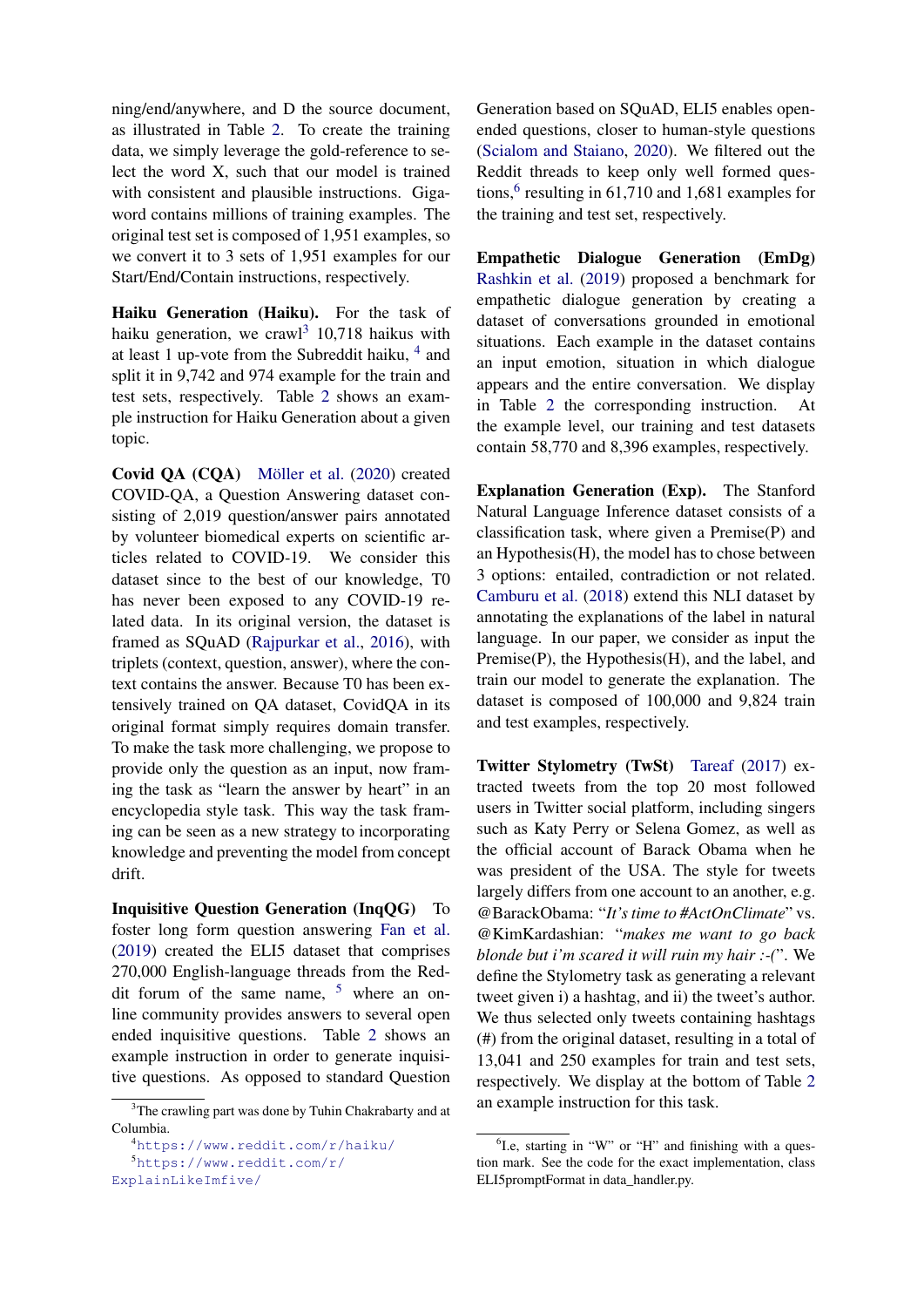#### 3.4 Automatic Metrics

T0 zero-shot evaluation set (see Section [3.3\)](#page-2-3) only contains tasks framed as classification. For T0 evaluation, [Sanh et al.](#page-12-1) [\(2022\)](#page-12-1) compute the loglikelihood of each of the target options, and the option with the highest log-likelihood is selected as the prediction. This strategy holds when restricting the evaluation to classification tasks. However, in the context of an open-ended model able to perform NLG tasks, a user is interested in the actual output of the model rather than probabilities. We therefore report the accuracy of the prediction compared to the ground-truth answer for all those tasks. This measure is more conservative, as it requires an exact match.

In the context of Continual Learning, we also suspect that using only a comparison of the loglikelihood of respective classes would not reflect the actual model's memory, since the decoders are known to suffer from catastrophic forgetting more than the encoders [\(Riabi et al.,](#page-12-11) [2021\)](#page-12-11).

Standard NLG Metrics. For the standard tasks, we rely on widely used metrics: ROUGE [\(Lin,](#page-11-15) [2004\)](#page-11-15) for Summarization; BLEU [\(Papineni et al.,](#page-12-12) [2002\)](#page-12-12) and SARI [\(Xu et al.,](#page-13-8) [2016\)](#page-13-8) for Simplification. In this paper, we also include open-domain NLG tasks, such as Dialogue or Explanation generation. The space of possible correct outputs is too large in this case to rely on n-gram based metrics like BLEU or ROUGE. For this reason, we report BERTScore [\(Zhang et al.,](#page-13-9) [2020\)](#page-13-9) to measure the similarity between a prediction and its goldreference in those tasks.[7](#page-5-0)

When possible, we also designed customized metrics that are better suited for the task.<sup>[8](#page-5-1)</sup>

### Customized NLG Metrics.

- *Constraint*: For our prompts with *constraint*, such as "Write a text that *starts/contains/ends* with [some word]", we also report the accuracy of respecting the constraint. Concretely, an output is correct only if it contains the [word] at the right location: the beginning for *start*, the end for *end*; any location for *contain*.
- *First Word Distribution (1Tok).* In ELI5, the questions are supposed to be inquisitive, not factual like in SQuAD. Therefore, the distribution

of the first words is very informative. For instance, the percentage of questions starting with "why/how" is more important than "what". We therefore rely on the Jensen Shannon Divergence between the first words distributions of the ground truth examples and our predictions. We report its inverse, so the higher the better.

- *Author Classification (Clf)* In Twitter Stylometry, the author is part of the input, so the generated tweet is aligned with the author's style. To measure this condition, we train a classifier on the dataset, with the tweets as inputs, and the corresponding author names as target categories. We trained a Ridge Classifier using scikit-learn [\(Pedregosa et al.,](#page-12-13) [2011\)](#page-12-13), and obtained  $0.81\%$  accuracy. This high accuracy allows this Clf metric to be informative enough.
- $H_{\text{cust}}$  Haiku is a type of short form poetry originally from Japan as illustrated in the Table [2.](#page-3-0) In general, it contains only 17 syllables, broken up into three lines. We calculate two differences between the prediction and the ground-truth: i) for the number of lines, and ii) for the number of syllables.  $H_{\text{cust}}$  corresponds to the average of these two differences, BLEU and the Constraint satisfiability (i.e., if the generated haiku contains the topic phrase X that was present in the instruction).

### 4 Results

To measure actual success for CL, we introduce the notion of *Upper Bound* (UB). UB corresponds to the maximum performance achieved by the model, when fine-tuned only on a specific task. Arguably, the model succeeds in CL, if it maintains a performance close to UB while learning new tasks. The normalised results i.e *Relative Gain* for a given task  $T_i$  correspond to the actual scores s divided by their task  $T_i$  Upper Bound,  $s_{T_i}/UB_{T_i}$ . Hence, 1 corresponds to performing similar to the UB for any task, and results below 1 will indicate task forgetting.

#### 4.1 Learning Only a New Task

First, we test Continual Learning via rehearsal independently on three tasks, by varying the rehearsal hyper-parameter between 0%, 0.25% and 1%, respectively. We report these results in terms of *Relative Gain* in Figure [1.](#page-6-0) The results are normalised w.r.t. the Upper Bound achieved by T0 so that 1 corresponds to this UB for any task, and

<span id="page-5-0"></span><sup>7</sup>We used BERTScore based on *deberta-mnli* that is shown to have high correlation with human judgements.

<span id="page-5-1"></span><sup>&</sup>lt;sup>8</sup>All those metrics implementations are available in the publicly released code.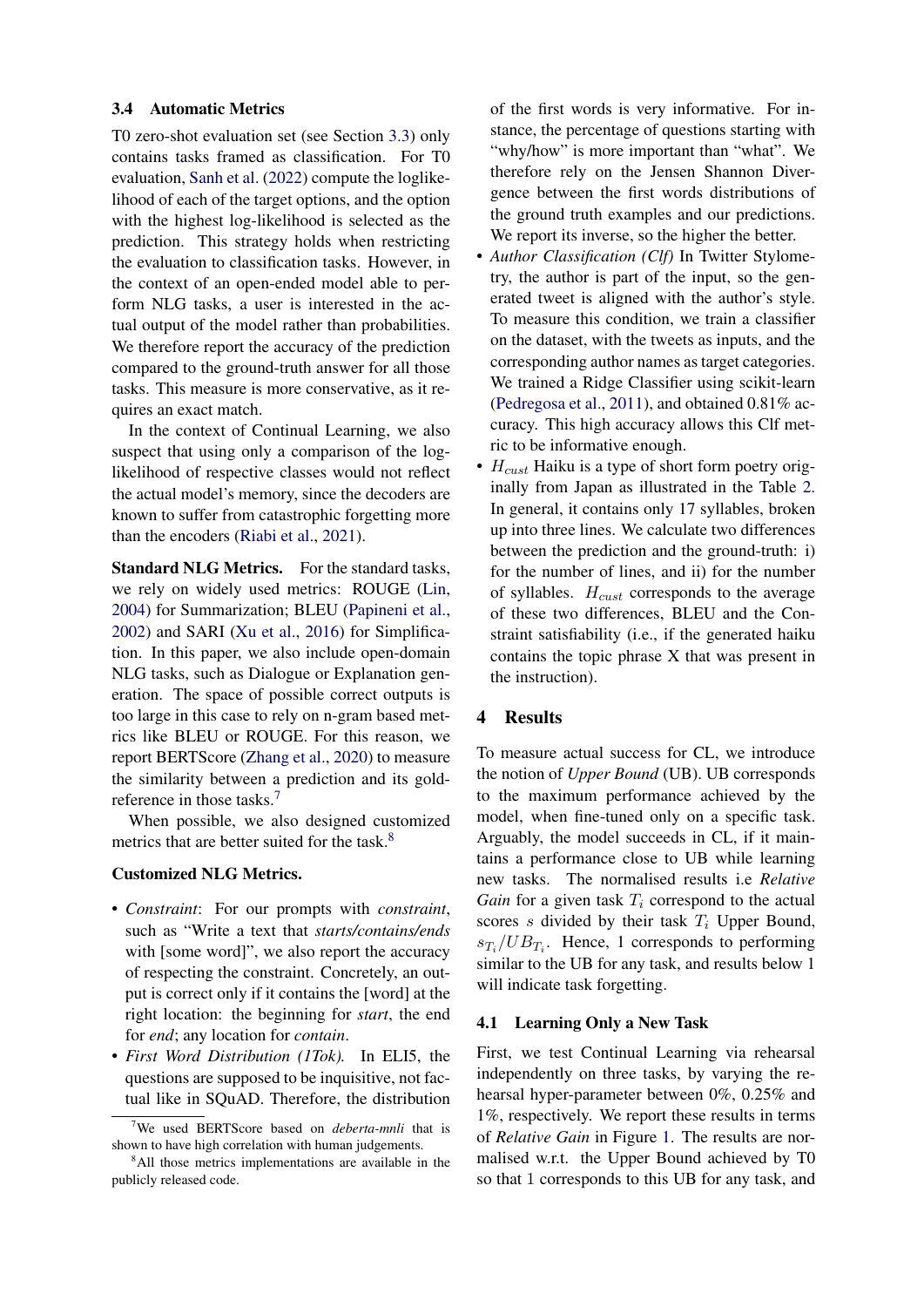

<span id="page-6-0"></span>Figure 1: Rehearsal ablation with 0.0, 0.25 and 1.0% of training data showing target task performance along with T0 zero-shot performance(T0zs) with Relative Gain in Y axis vs Number of training steps in X axis

results below 1 will indicate task forgetting. We observe that for the three tasks (Headline Generation with Constraint, Simplification, and Haiku), the rehearsal value does not affect the task result: all the blue curves are consistent. Conversely, the rehearsal value has a dramatic impact on the T0 zero-shot results (green curves). At 0% rehearsal, the model catastrophically forgets the T0 zero-shot tasks. Conversely, with only 0.25% rehearsal we observe an almost perfect stability. Finally, with 1% rehearsal (solid line), T0 zero-shot results are stationary, indicating that our model is able to maintain its performance on those tasks, while learning a new task.

### 4.2 Learning a Sequence of New Tasks

As observed from our previous experiments using Continual Learning via rehearsal we can learn a new task without catastrophic forgetting, with just a very little rehearsal percentage. As a next step, we propose to measure if language models can progressively learn more and more tasks, without catastrophic forgetting. This is an important direction as it would allow the models to continually increase their knowledge and capabilities without forgetting the knowledge already acquired.

To test this hypothesis, we start from T0 checkpoint, a model trained on 50 datasets and we progressively train it on a sequence of 8 new language generation tasks (see Section [3.3.2](#page-3-1) and Table [2](#page-3-0) for description of those tasks) using Continual Learning via rehearsal  $(r = 1\%)$ . We call our final model CT0.

In Figure [2](#page-7-0) we display the progressive sequential learning on the 8 new tasks. We learn a new task, starting from T0, and add to our rehearsal buffer 1% of the data of the learned task. We observe an improvement progressively for each task, that is our model keeps learning new tasks. At the same time, the performance is preserved for the other tasks, indicating the success of our CLR method in a sequential learning setup through more than 1000 gradient steps over 8 different tasks.

In Table [3,](#page-8-0) we report the results on all the 8 new tasks as well as T0tr and T0zs (see Section [3.3.1\)](#page-2-4), corresponding respectively to the evaluation sets of the 50 training datasets used in T0, and the 12 datasets kept apart for the zero-shot evaluation. Note that again, while we used rehearsal for the *training* data of T0tr tasks, we never used any data from T0zs, so it remains completely zeroshot. It is important to highlight that rehearsal is the standard for CL, and a zero-shot set up with no rehearsal has never been explored yet to the best of our knowledge.

In the first bloc of Table [3](#page-8-0) we observe the staring performance of our two initial checkpoints, T0\_3B and T0pp(11B). The second bloc corresponds to their respective Upper Bounds. We report the results for our models after training them progressively on the 8 new tasks, as well as the baseline LAMOL (see Section [2;](#page-1-1) for fair comparison we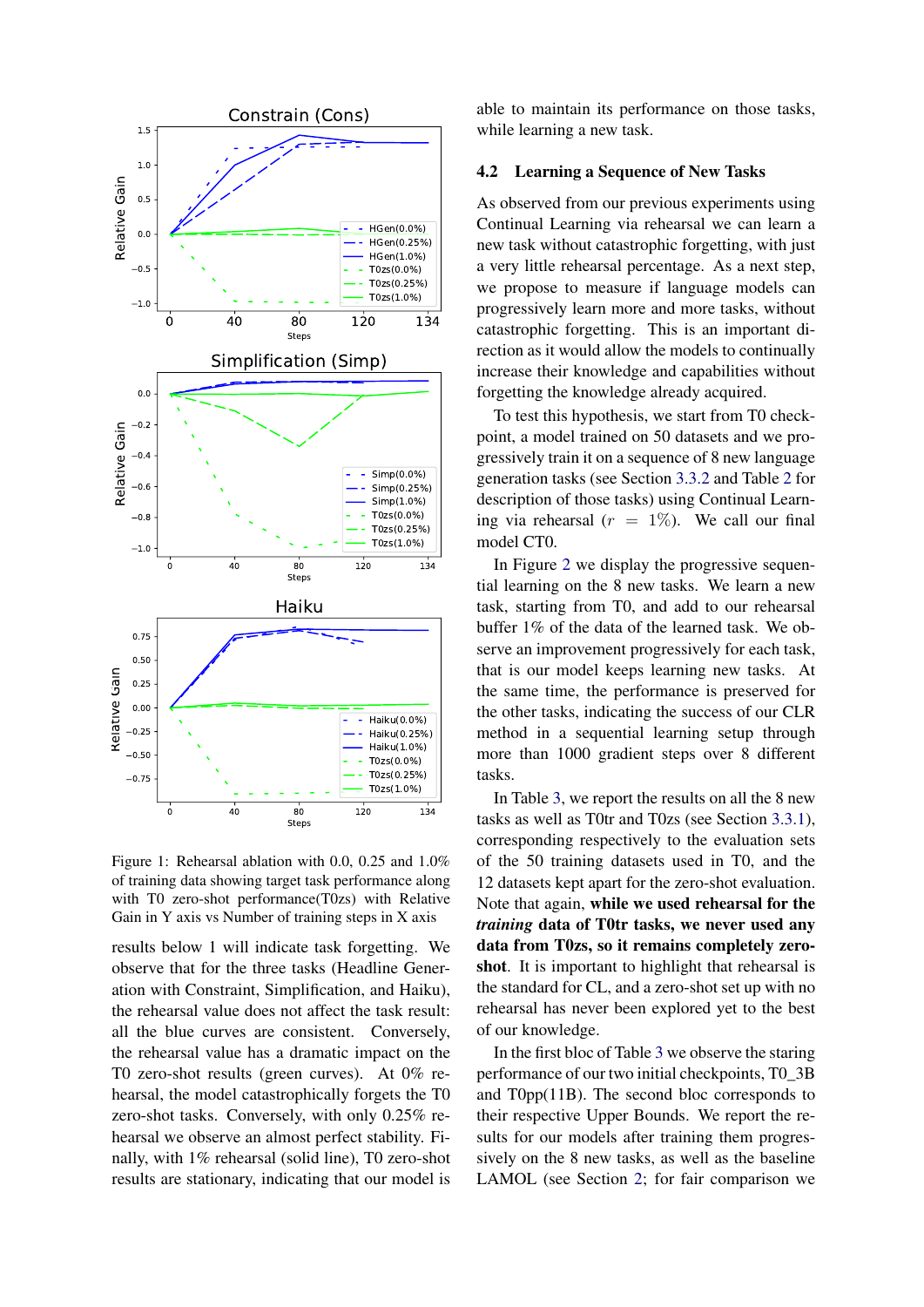

<span id="page-7-0"></span>Figure 2: Progressive Relative Gain results for CT0 (11B) during the sequential learning. The curves for tasks  $T_0, ... T_7$  are displayed respectively at step  $0, ..., i$  such that only the first task, Simplification (green and orange) is present at step 0, then HGen (red) etc.

adapted LAMOL initialising it with T03B, additional details can be found in Appendix.).

Our two CT0 models obtain final results very close to their UB, maintain 99.8% for T0pp and 98.0% for T0\_3B. This clearly indicates the efficiency of the CLR method. Notably, no task suffers a decrease in performance more than 2% for T0pp. Table [3](#page-8-0) shows how the CT0 model remembers and retains knowledge from tasks trained at very early stages of the Continual Learning process. Moreover, CT0 still performs well on the zero-shot set of tasks (T0zs) despite no rehearsal for those.

It should also be noted that the T0pp model fails to generalize for most NLG tasks, while our CT0 model shows very strong performance. For instance Table [4](#page-8-1) shows it can generate a haiku that has a perfect syllable count of 17 given an unseen topic of 'mountain winds haunt'. It can also generate reasonable natural language explanations that often comply with our commonsense. Moreover, CT0 obtains a new state-of-the-art on the ASSET evaluation set, improving over MUSS [\(Martin et al.,](#page-11-16) [2020\)](#page-11-16): 85.9 BLEU4 Vs 72.98 and 46.6 SARI Vs 44.15, and despite not using all the training data available.

In contrast to Continual Learning with rehearsal, LAMOL clearly diverges from its UB (T03B) indicating catastrophic forgetting. While LAMOL was known to perform well mostly on NLU tasks, we hypothesise that the generative nature for our tasks is not suited for the method. Finally, Continual Learning with rehearsal approach is *task order invariant* as demonstrated by *revfinal* results: *revfinal* corresponds to CT03B trained on the 8 tasks within in the reverse order  $9$ . We give more details about the order choice in the Appendix.

### 5 Discussion

### 5.1 Why could LLMs be lifelong learners?

Given our current experimental protocol, one can draw different hypotheses: is CL a consequence emerging from the massive multi-task pre-training in T0 / or from the instruction tuning paradigm of T0 / or from the large number of parameters. To answer this research question, we applied the same CL setup starting from 1) T5, and 2) T5 architecture randomly initialised. Our results show that CT5 performs similar than CT0 on the 8 tasks. Conversely, when initialised randomly the model is not even able to obtain a good UB. These results draw a clear conclusions: CL emerges from

<span id="page-7-1"></span><sup>&</sup>lt;sup>9</sup>We report task order invariance results only using 3B and not 11B due to computing restrictions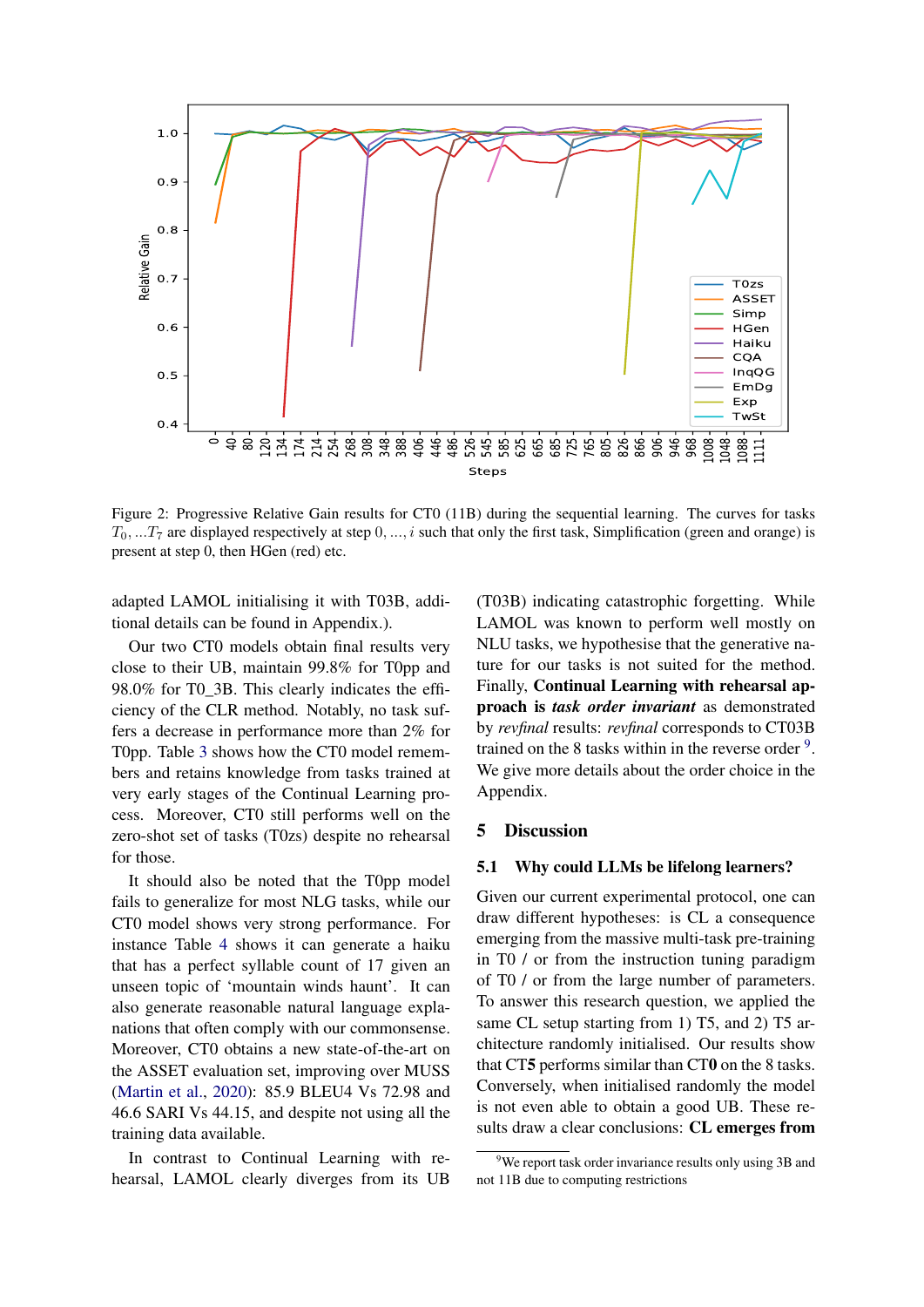|                       | <b>T</b> 0tr   | T0zs | <b>ASSET</b>         | Simp      | HGen       | Haiku             | <b>COA</b> | InqQG    | EmDg      | Exp  | TwSt      |
|-----------------------|----------------|------|----------------------|-----------|------------|-------------------|------------|----------|-----------|------|-----------|
|                       | R <sub>1</sub> | Acc  | B <sub>4</sub> /SARI | B4/SARI   | $R1/C$ ons | $H_{\text{cust}}$ | <b>BS</b>  | 1Tok/BS  | <b>BS</b> | BS   | Clf/BS    |
| T0 3B                 | 49.8           | 48.2 | 70.1/41.0            | 12.8/41.1 | 33.6/32.2  | 34.2              | 47.6       | 2.1/58.7 | 48.6      | 32.7 | 54.4/38.0 |
| T0pp                  | 54.2           | 65.6 | 56.5/37.7            | 11.7/40.1 | 34.9/35.9  | 31.6              | 46.0       | 2.4/59.8 | 49.7      | 37.2 | 66.4/45.1 |
| $UB_3B$               | 49.8           | 48.2 | 79.9/45.2            | 13.8/44.6 | 39.7/81.0  | 62.6              | 90.0       | 5.3/63.3 | 55.7      | 71.8 | 74.8/56.5 |
| $UB$ <sub></sub> $pp$ | 54.2           | 65.6 | 85.3/46.1            | 15.0/44.8 | 41.9/86.9  | 63.9              | 90.0       | 4.9/65.7 | 56.6      | 73.5 | 74.4/57.9 |
| Lamol                 | 32.6           | 33.6 | 37.3/12.6            | 8.4/21.4  | 22.9/33.5  | 25.8              | 46.6       | 1.8/47.9 | 45.1      | 27.6 | 50.1/35.2 |
| CT03B                 | 47.9           | 46.6 | 78.0/44.5            | 14.6/43.7 | 37.3/77.5  | 60.4              | 86.8       | 5.2/61.9 | 55.3      | 72.4 | 74.8/56.5 |
| CT0pp                 | 53.7           | 64.4 | 85.9/46.6            | 14.6/44.7 | 40.7/85.5  | 65.8              | 89.8       | 4.8/65.2 | 56.2      | 73.0 | 74.4/57.9 |
| revfinal              |                | 48.8 | 83.3/45.4            | 14.6/43.9 | 39.0/81.6  | 61.2              | 88.6       | 4.4/61.9 | 55.0      | 72.4 | 73.2/57.3 |

<span id="page-8-0"></span>Table 3: Results for the starting checkpoints T0\_3B and T0pp(11B), their upper bounds scores and our final models as well as LAMOL. T0tr and T0zs denote respectively for T0 train-tasks and T0 zero-shot-tasks and are the average accuracy obtained on all their evaluation datasets. B4, R1, BS denote BLEU4, ROUGE-1 and BERTScore. Note that we detail the intermediate steps results in the Appendix.

| Instr            | Make a title for this article, finishing with<br>"escalates": the sri lankan government<br>announced the closure of government<br>schools with immediate effect as a military<br>campaign against tamil separatists escalated<br>in the north of the country. |
|------------------|---------------------------------------------------------------------------------------------------------------------------------------------------------------------------------------------------------------------------------------------------------------|
| CT <sub>0</sub>  | sri lanka closes schools as war with<br>tamils escalates                                                                                                                                                                                                      |
| T0pp             | sri lanka closes schools as tamil<br>rebels advance                                                                                                                                                                                                           |
| Instr            | Write a haiku about 'mountain winds<br>haunt'                                                                                                                                                                                                                 |
| CT <sub>0</sub>  | <b>mountain winds haunt</b> , the hollow of the<br>stones, voices echo there.                                                                                                                                                                                 |
| T <sub>0pp</sub> | a lone tree in the mountains is haunted by<br>the wind                                                                                                                                                                                                        |
| Instr            | Explain why the two following sentences<br>do not entail each other: "Sentence 1: A<br>woman with a green headscarf, blue shirt<br>and a very big grin."; Sentence 2:"The<br>woman has been shot."                                                            |
| CT <sub>0</sub>  | A woman cannot be smiling if she has<br>been shot.                                                                                                                                                                                                            |
| T <sub>0pp</sub> | $\rm No$                                                                                                                                                                                                                                                      |

<span id="page-8-1"></span>Table 4: Outputs for HGen, Haiku and Exp from T0pp and our continually learned final model CT0.

the intensive pre-training stage. We report the detailed results for those experiments in the Appendix.

### 5.2 Scaling Laws - Continual Learning

[Brown et al.](#page-10-0) [\(2020\)](#page-10-0) shows that zero and few-shot capabilities of language models substantially improve for larger models, a result confirmed in [\(Wei](#page-13-1) [et al.,](#page-13-1) [2022\)](#page-13-1), and [\(Sanh et al.,](#page-12-1) [2022\)](#page-12-1) where the 11B parameters model largely outperforms the 3B  $(65.6\%$  vs.  $48.2\%$  on T0zs). As expected, our results for CT0-11B are better than CTO-3B. We also analyze a potential effect of scaling laws on Continual Learning. When comparing the 3B and 11B results of CT0, we observe less forgetting on the 11B version. This result may again indicate the effectiveness of larger models.

# 5.3 Toward Concept Drift

In the original CovidQA the task consists of answering a question present in a given paragraph. In this setup, one can arguably succeed into answering questions about COVID by transferring the task knowledge, even without particular domain knowledge about COVID. In our paper, we intentionally chose to not provide the context for CQA but only the question. This alternative setup corresponds to learning by heart the answer to a question. Our results in Table [3](#page-8-0) show that while we framed CQA as a new task to learn, our proposed setup also opens new way to tackle concept drift, by directly incorporating knowledge into a model.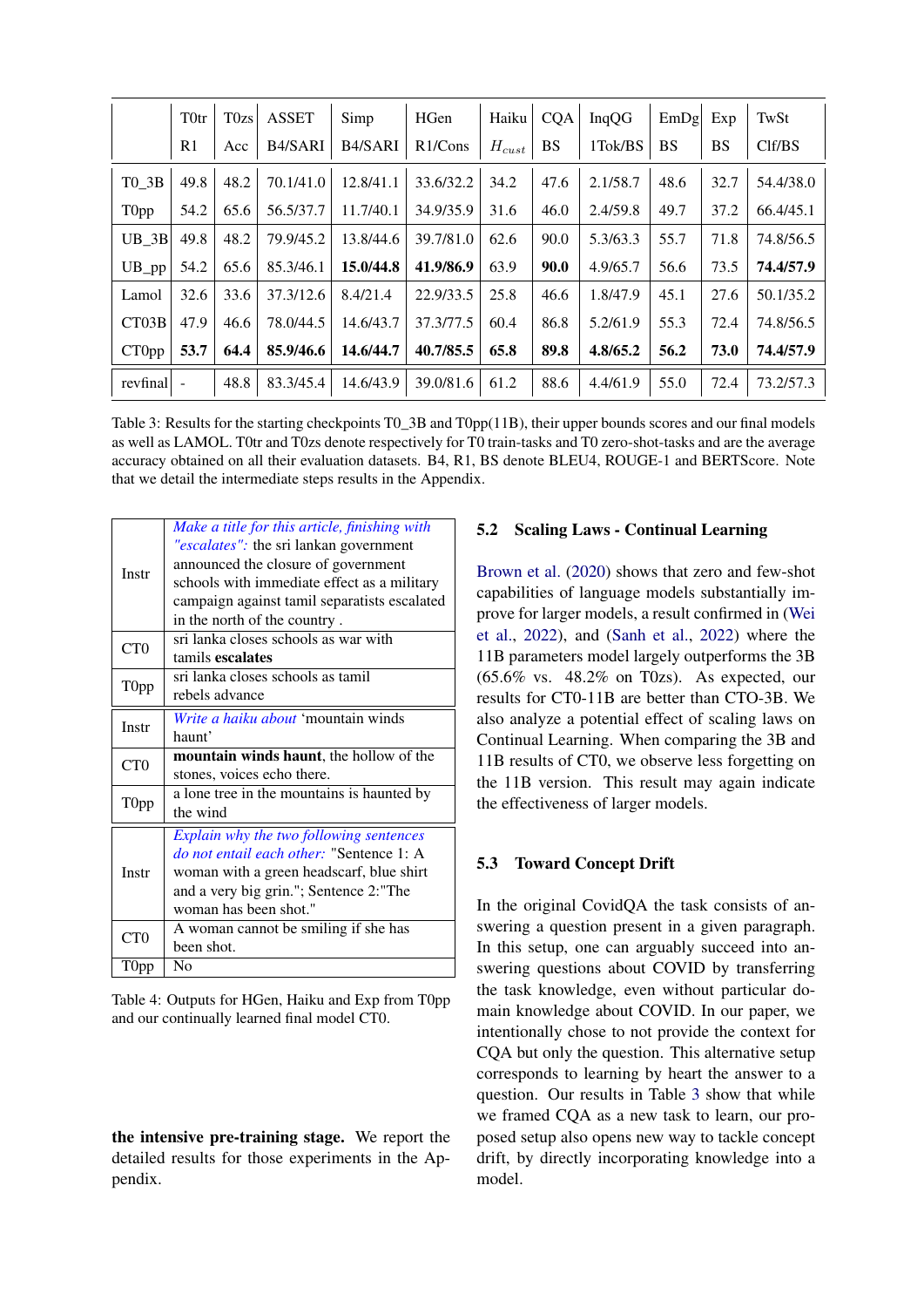#### 5.4 Zero-shot Instruction Combinations

Our CT0 model has learned effectively to process different instructions in specific contexts: word level constraint in the context of headline generation, or an emotional tone in the context of dialogue. Does CT0 understand these instructions in different contexts? To answer this question, and explore whether CT0 can learn the compositionality of the instructions, we conduct several experiments.

In Table [5](#page-9-0) we explore how our model succeeds in understanding constraint instructions beyond the one it was exposed during training. Our model was trained on Headline Generation with Constraint (HGen) instructions with only one match, such as *Make a title for this article containing "X"*. In our current experiment to test generalization, we prompt our CT0 model with unseen instructions with 2 and 3 matches, such as *Make a title for this article containing "X" and "Y"*, or *Make a title for this article containing "X" and "Y" and "Z"*. We also compose instructions from constraint and Twitter Stylometry resulting in instructions such as *Write a tweet about X, in the style of Y, containing Z*.

Zero-Shot Constraint. CT0 respects the *Contain* constraint 77% for  $n = 1$ . The score naturally drops when  $n > 1$ , however the satisfiablity is still 50% of the time for  $n = 2$  and 40% for  $n = 3$ . As expected, the ROUGE-1 score also improves: *No-Cons*: 30.2, #Cons=1: 38.9, #Cons=2: 43.9 and #Cons=3: 47.4. When we compose HGen and TwSt, CT0 also performs significantly better compared to  $CT0<sub>NoCons</sub>$  (46.4 Vs 10.7). These results demonstrate CT0's ability to comprehend instructions as well as to satisfy compositionality.

|                 |      | TwSt          |   |      |
|-----------------|------|---------------|---|------|
| # Cons          |      |               | 3 |      |
| CT <sub>0</sub> | 77.O | 56.4 39.5     |   | 46.4 |
| $CT0_{NoCons}$  |      | 33.6 15.4 8.1 |   | 10.7 |

<span id="page-9-0"></span>Table 5: Table showing Constraint generalisation i.e % of instructions completely respected, when providing constraints for unseen prompts.  $CT0<sub>NoCons</sub>$  corresponds to providing the same input without constrain.

Zero-Shot Emotional Haiku. We explore whether combining an emotion with the Haiku instructions would help control the haiku generation. Note that during training, only the



<span id="page-9-1"></span>Figure 3: Emotion Generalization: Percentage of Haiku classified as positive, when adding emotion specific constraints to the Haiku instruction like dialogue (EmDg). We used an open source binary sentiment analysis classifier.<sup>[11](#page-0-1)</sup>

task of Empathetic Dialogue has been exposed to emotion. Our results, reported in Figure [3,](#page-9-1) indicate that CT0 is able to combine an emotion with the Haiku instructions in a zero-shot setting. For instance, given the following input *Generate a haiku about "held my hand". The associated emotion is "faithful".*, our model output is "*He held my hand through thick and thin, Through sickness and health, through life and death*". A qualitative analysis also shows that CT0 understands subtle nuances; for instance given as input *Generate a haiku about "Seagulls crying high". The associated emotion is "nostalgic".* our model output is "*Seagulls crying high, A familiar scene, from a childhood Now* ".

### 5.5 Data Efficiency

Our method based on rehearsal learning is simple yet efficient. While the complexity in term of data storage and training is not constant  $(O(1)),$ with only 1% of the previous training data we are able to retain model abilities. This result is still data and computationally efficient, compared to the standard approach of retraining the model from scratch on all tasks. In cases where the number of tasks to learn would grow by several order of magnitude, more sophisticated methods could be explored. We leave this for future research.

#### 6 Conclusion

We explored for the first time Continual Learning for instruction-based models. Our results indicate that *pre-trained Language Models are effi-*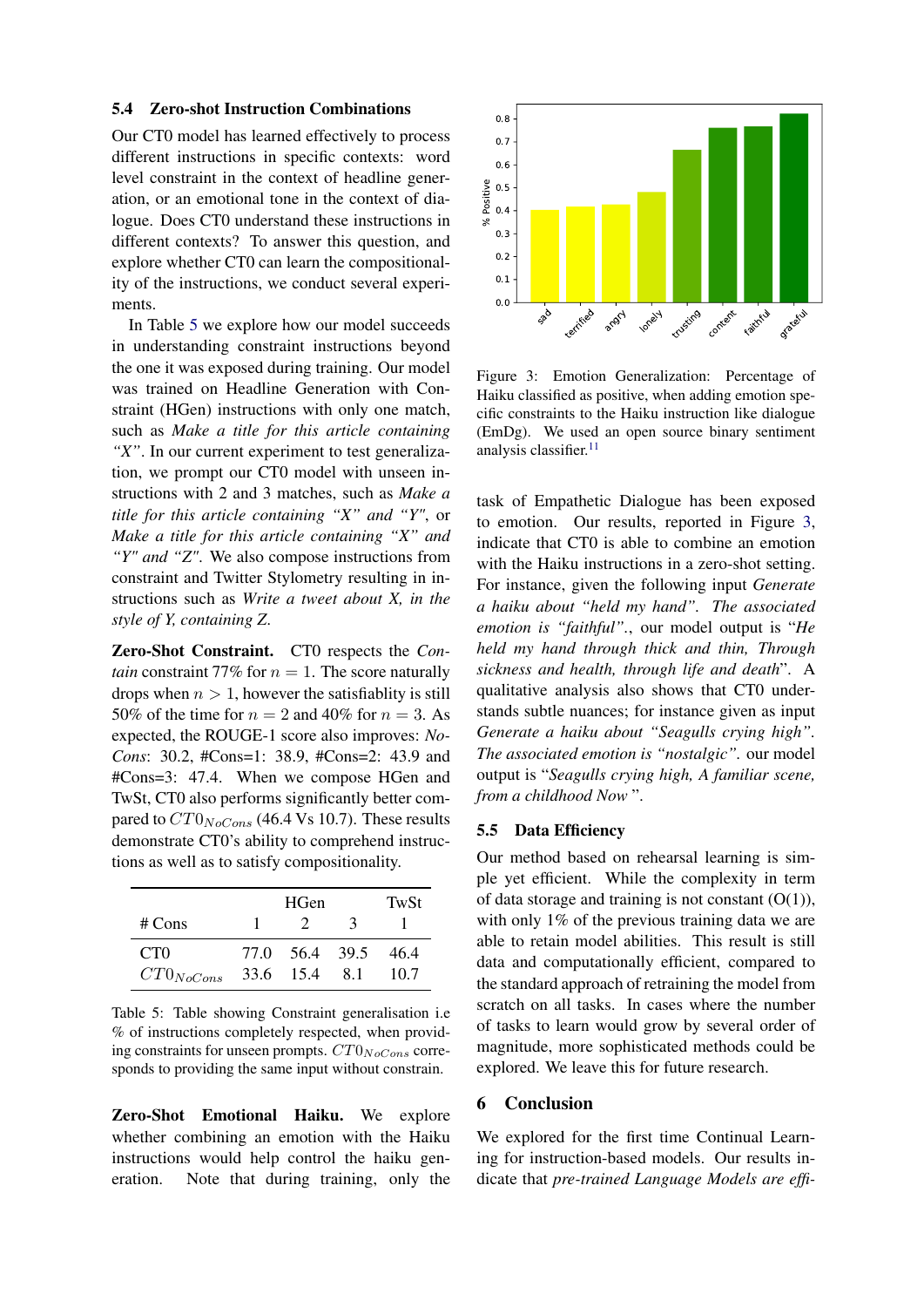*cient continual learners*: 1% rehearsal is enough to maintain a high performance on previously learned tasks, while learning new ones. Additionally, we show that our model CT0 is able to comprehend the compositionality of the instructions, and understand new combinations. The current technique to learn multiple tasks is to train a model from scratch. We hope this work paves the way toward a new paradigm where models do not have to be retrained all over again. We believe our experimental findings will contribute to the effectiveness of large language models, enabling them to progressively adapt to new concepts and acquire more and more abilities. As an analogy with Software Development, this could be seen as *learning* new features. New checkpoints are like new versions of a model. In this context, Continual Learning will help toward the *Call to Build Models Like We Build Open-Source Software*. [12](#page-10-12)

# References

- <span id="page-10-9"></span>Fernando Alva-Manchego, Louis Martin, Antoine Bordes, Carolina Scarton, Benoît Sagot, and Lucia Specia. 2020. [ASSET: A dataset for](https://www.aclweb.org/anthology/2020.acl-main.424) [tuning and evaluation of sentence simplifica](https://www.aclweb.org/anthology/2020.acl-main.424)[tion models with multiple rewriting transforma](https://www.aclweb.org/anthology/2020.acl-main.424)[tions.](https://www.aclweb.org/anthology/2020.acl-main.424) In *Proceedings of the 58th Annual Meeting of the Association for Computational Linguistics*, pages 4668–4679, Online. Association for Computational Linguistics.
- <span id="page-10-2"></span>Magdalena Biesialska, Katarzyna Biesialska, and Marta R. Costa-jussà. 2020. [Continual life](https://doi.org/10.18653/v1/2020.coling-main.574)[long learning in natural language processing:](https://doi.org/10.18653/v1/2020.coling-main.574) [A survey.](https://doi.org/10.18653/v1/2020.coling-main.574) In *Proceedings of the 28th International Conference on Computational Linguistics*, pages 6523–6541, Barcelona, Spain (Online). International Committee on Computational Linguistics.
- <span id="page-10-0"></span>Tom Brown, Benjamin Mann, Nick Ryder, Melanie Subbiah, Jared D Kaplan, Prafulla Dhariwal, Arvind Neelakantan, Pranav Shyam, Girish Sastry, Amanda Askell, et al. 2020. Language models are few-shot learners. *Advances in neural information processing systems*, 33:1877–1901.
- <span id="page-10-11"></span>Oana-Maria Camburu, Tim Rocktäschel, Thomas Lukasiewicz, and Phil Blunsom. 2018. [e-snli:](https://proceedings.neurips.cc/paper/2018/file/4c7a167bb329bd92580a99ce422d6fa6-Paper.pdf)

[Natural language inference with natural lan](https://proceedings.neurips.cc/paper/2018/file/4c7a167bb329bd92580a99ce422d6fa6-Paper.pdf)[guage explanations.](https://proceedings.neurips.cc/paper/2018/file/4c7a167bb329bd92580a99ce422d6fa6-Paper.pdf) In *Advances in Neural Information Processing Systems*, volume 31. Curran Associates, Inc.

- <span id="page-10-4"></span>Yue Cao, Hao-Ran Wei, Boxing Chen, and Xiaojun Wan. 2021. [Continual learning for neu](https://doi.org/10.18653/v1/2021.naacl-main.310)[ral machine translation.](https://doi.org/10.18653/v1/2021.naacl-main.310) In *Proceedings of the 2021 Conference of the North American Chapter of the Association for Computational Linguistics: Human Language Technologies*, pages 3964–3974, Online. Association for Computational Linguistics.
- <span id="page-10-6"></span>Ido Dagan, Oren Glickman, and Bernardo Magnini. 2005. The pascal recognising textual entailment challenge. In *MLCW*.
- <span id="page-10-3"></span>Arthur Douillard, Alexandre Ramé, Guillaume Couairon, and Matthieu Cord. 2021. Dytox: Transformers for continual learning with dynamic token expansion. *arXiv preprint arXiv:2111.11326*.
- <span id="page-10-10"></span>Angela Fan, Yacine Jernite, Ethan Perez, David Grangier, Jason Weston, and Michael Auli. 2019. [ELI5: Long form question answering.](https://doi.org/10.18653/v1/P19-1346) In *Proceedings of the 57th Annual Meeting of the Association for Computational Linguistics*, pages 3558–3567, Florence, Italy. Association for Computational Linguistics.
- <span id="page-10-1"></span>Robert M French. 1999. Catastrophic forgetting in connectionist networks. *Trends in cognitive sciences*, 3(4):128–135.
- <span id="page-10-7"></span>Andrew S. Gordon, Zornitsa Kozareva, and Melissa Roemmele. 2012. Semeval-2012 task 7: Choice of plausible alternatives: An evaluation of commonsense causal reasoning. In *\*SE-MEVAL*.
- <span id="page-10-8"></span>Chao Jiang, Mounica Maddela, Wuwei Lan, Yang Zhong, and Wei Xu. 2020. [Neural CRF](https://www.aclweb.org/anthology/2020.acl-main.709/) [model for sentence alignment in text simplifica](https://www.aclweb.org/anthology/2020.acl-main.709/)[tion.](https://www.aclweb.org/anthology/2020.acl-main.709/) In *Proceedings of the 58th Annual Meeting of the Association for Computational Linguistics, ACL 2020, Online, July 5-10, 2020*, pages 7943–7960. Association for Computational Linguistics.
- <span id="page-10-5"></span>Xisen Jin, Junyi Du, Arka Sadhu, Ram Nevatia, and Xiang Ren. 2020. [Visually grounded con](https://doi.org/10.18653/v1/2020.emnlp-main.158)[tinual learning of compositional phrases.](https://doi.org/10.18653/v1/2020.emnlp-main.158) In

<span id="page-10-12"></span><sup>12</sup>[https://tinyurl.com/3b7b2nrc](https://proceedings.neurips.cc/paper/2018/file/4c7a167bb329bd92580a99ce422d6fa6-Paper.pdf)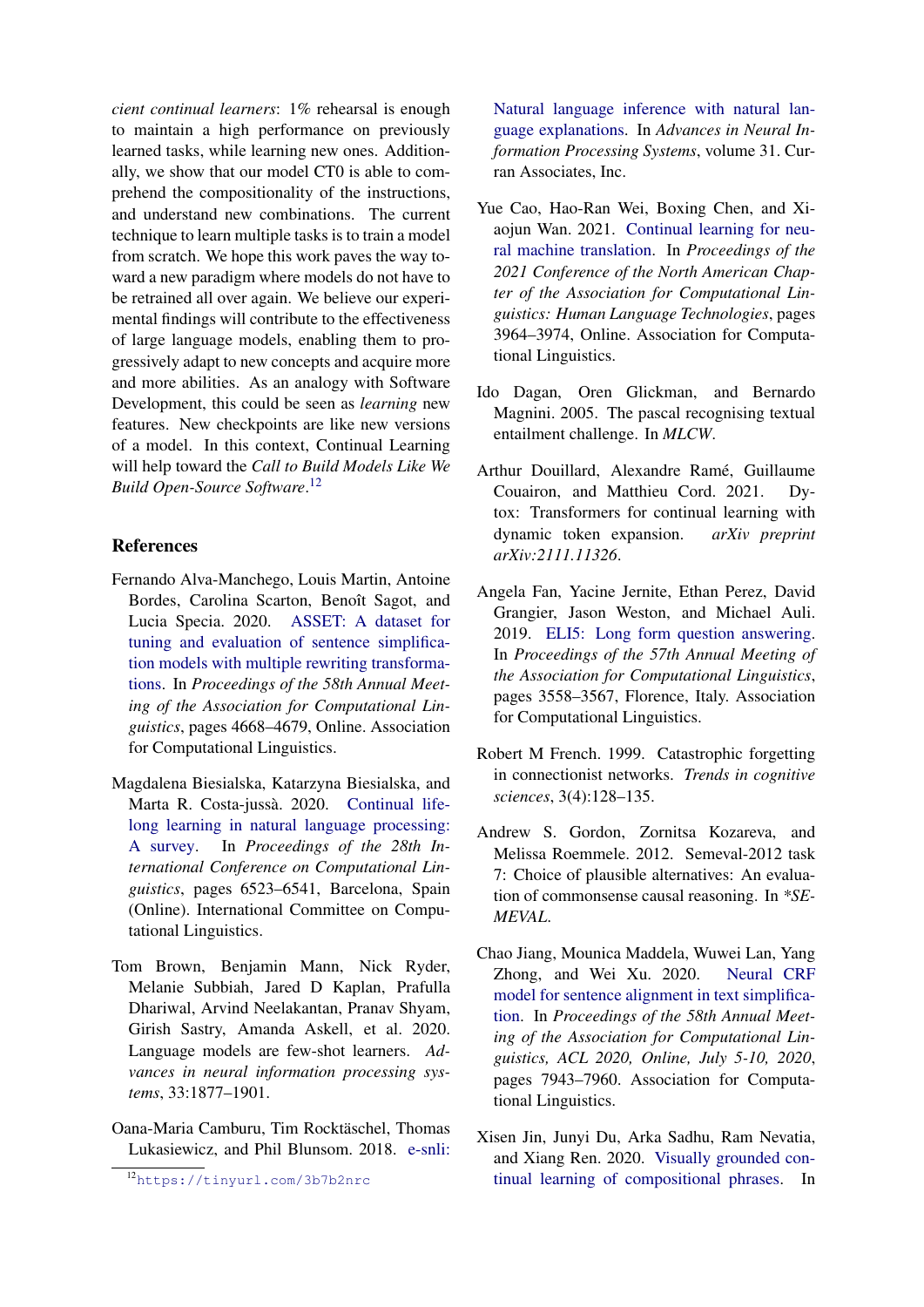*Proceedings of the 2020 Conference on Empirical Methods in Natural Language Processing (EMNLP)*, pages 2018–2029, Online. Association for Computational Linguistics.

- <span id="page-11-6"></span>Xisen Jin, Dejiao Zhang, Henghui Zhu, Wei Xiao, Shang-Wen Li, Xiaokai Wei, Andrew Arnold, and Xiang Ren. 2021. Lifelong pretraining: Continually adapting language models to emerging corpora. *arXiv preprint arXiv:2110.08534*.
- <span id="page-11-9"></span>Zixuan Ke, Hu Xu, and Bing Liu. 2021. [Adapt](https://doi.org/10.18653/v1/2021.naacl-main.378)[ing BERT for continual learning of a sequence](https://doi.org/10.18653/v1/2021.naacl-main.378) [of aspect sentiment classification tasks.](https://doi.org/10.18653/v1/2021.naacl-main.378) In *Proceedings of the 2021 Conference of the North American Chapter of the Association for Computational Linguistics: Human Language Technologies*, pages 4746–4755, Online. Association for Computational Linguistics.
- <span id="page-11-4"></span>James Kirkpatrick, Razvan Pascanu, Neil Rabinowitz, Joel Veness, Guillaume Desjardins, Andrei A Rusu, Kieran Milan, John Quan, Tiago Ramalho, Agnieszka Grabska-Barwinska, et al. 2017. Overcoming catastrophic forgetting in neural networks. *Proceedings of the national academy of sciences*, 114(13):3521–3526.
- <span id="page-11-12"></span>Hector Levesque, Ernest Davis, and Leora Morgenstern. 2012. [The winograd schema chal](https://www.aaai.org/ocs/index.php/KR/KR12/paper/view/4492)[lenge.](https://www.aaai.org/ocs/index.php/KR/KR12/paper/view/4492)
- <span id="page-11-3"></span>Zhizhong Li and Derek Hoiem. 2017. Learning without forgetting. *IEEE transactions on pattern analysis and machine intelligence*, 40(12):2935–2947.
- <span id="page-11-15"></span>Chin-Yew Lin. 2004. Rouge: A package for automatic evaluation of summaries. In *Text summarization branches out*, pages 74–81.
- <span id="page-11-10"></span>Vincenzo Lomonaco and Davide Maltoni. 2017. Core50: a new dataset and benchmark for continuous object recognition. In *Conference on Robot Learning*, pages 17–26. PMLR.
- <span id="page-11-5"></span>David Lopez-Paz and Marc'Aurelio Ranzato. 2017. Gradient episodic memory for continual learning. *Advances in neural information processing systems*, 30.
- <span id="page-11-8"></span>Andrea Madotto, Zhaojiang Lin, Zhenpeng Zhou, Seungwhan Moon, Paul Crook, Bing Liu, Zhou Yu, Eunjoon Cho, Pascale Fung, and Zhiguang

Wang. 2021. [Continual learning in task](https://doi.org/10.18653/v1/2021.emnlp-main.590)[oriented dialogue systems.](https://doi.org/10.18653/v1/2021.emnlp-main.590) In *Proceedings of the 2021 Conference on Empirical Methods in Natural Language Processing*, pages 7452– 7467, Online and Punta Cana, Dominican Republic. Association for Computational Linguistics.

- <span id="page-11-11"></span>Marie-Catherine de Marneffe, Mandy Simons, and Judith Tonhauser. 2019. The commitmentbank: Investigating projection in naturally occurring discourse.
- <span id="page-11-16"></span>Louis Martin, Angela Fan, Éric de la Clergerie, Antoine Bordes, and Benoît Sagot. 2020. Muss: multilingual unsupervised sentence simplification by mining paraphrases. *arXiv preprint arXiv:2005.00352*.
- <span id="page-11-2"></span>Cyprien de Masson D'Autume, Sebastian Ruder, Lingpeng Kong, and Dani Yogatama. 2019. Episodic memory in lifelong language learning. *Advances in Neural Information Processing Systems*, 32.
- <span id="page-11-7"></span>Fei Mi, Liangwei Chen, Mengjie Zhao, Minlie Huang, and Boi Faltings. 2020. [Contin](https://doi.org/10.18653/v1/2020.findings-emnlp.310)[ual learning for natural language generation in](https://doi.org/10.18653/v1/2020.findings-emnlp.310) [task-oriented dialog systems.](https://doi.org/10.18653/v1/2020.findings-emnlp.310) In *Findings of the Association for Computational Linguistics: EMNLP 2020*, pages 3461–3474, Online. Association for Computational Linguistics.
- <span id="page-11-1"></span>Swaroop Mishra, Daniel Khashabi, Chitta Baral, Yejin Choi, and Hannaneh Hajishirzi. 2021a. Reframing instructional prompts to gptk's language. *arXiv preprint arXiv:2109.07830*.
- <span id="page-11-0"></span>Swaroop Mishra, Daniel Khashabi, Chitta Baral, and Hannaneh Hajishirzi. 2021b. Crosstask generalization via natural language crowdsourcing instructions. *arXiv preprint arXiv:2104.08773*.
- <span id="page-11-14"></span>Timo Möller, Anthony Reina, Raghavan Jayakumar, and Malte Pietsch. 2020. [COVID-QA: A](https://aclanthology.org/2020.nlpcovid19-acl.18) [question answering dataset for COVID-19.](https://aclanthology.org/2020.nlpcovid19-acl.18) In *Proceedings of the 1st Workshop on NLP for COVID-19 at ACL 2020*, Online. Association for Computational Linguistics.
- <span id="page-11-13"></span>Nasrin Mostafazadeh, Nathanael Chambers, Xiaodong He, Devi Parikh, Dhruv Batra, Lucy Vanderwende, Pushmeet Kohli, and James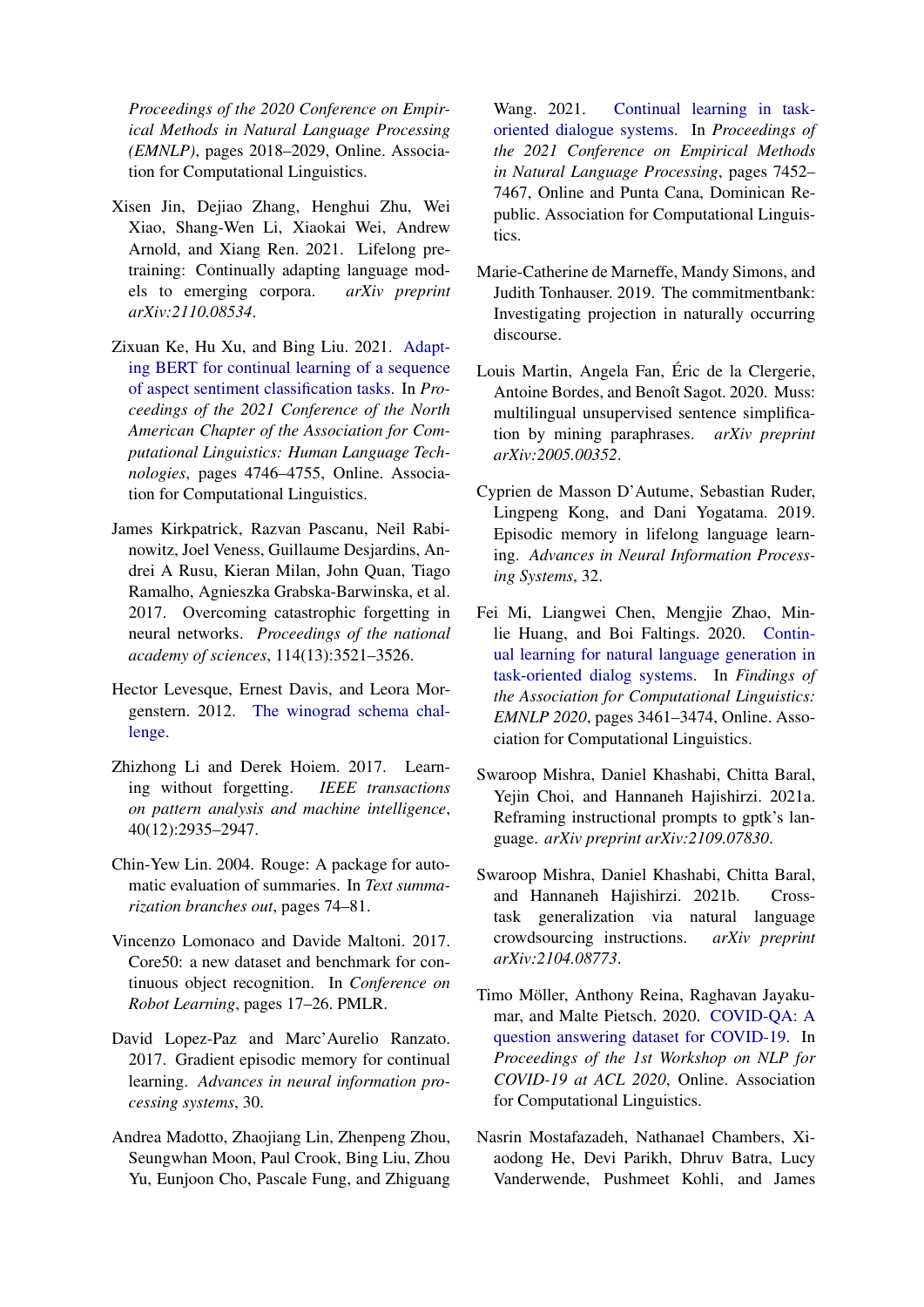Allen. 2016. [A corpus and cloze evaluation for](https://doi.org/10.18653/v1/N16-1098) [deeper understanding of commonsense stories.](https://doi.org/10.18653/v1/N16-1098) In *Proceedings of the 2016 Conference of the North American Chapter of the Association for Computational Linguistics: Human Language Technologies*, pages 839–849, San Diego, California. Association for Computational Linguistics.

- <span id="page-12-6"></span>Yixin Nie, Adina Williams, Emily Dinan, Mohit Bansal, Jason Weston, and Douwe Kiela. 2020. [Adversarial NLI: A new benchmark for natu](https://doi.org/10.18653/v1/2020.acl-main.441)[ral language understanding.](https://doi.org/10.18653/v1/2020.acl-main.441) In *Proceedings of the 58th Annual Meeting of the Association for Computational Linguistics*, pages 4885–4901, Online. Association for Computational Linguistics.
- <span id="page-12-2"></span>Long Ouyang, Jeff Wu, Xu Jiang, Diogo Almeida, Carroll L Wainwright, Pamela Mishkin, Chong Zhang, Sandhini Agarwal, Katarina Slama, Alex Ray, et al. 2022. Training language models to follow instructions with human feedback. *Preprint*.
- <span id="page-12-12"></span>Kishore Papineni, Salim Roukos, Todd Ward, and Wei-Jing Zhu. 2002. [Bleu: A method for au](https://doi.org/10.3115/1073083.1073135)[tomatic evaluation of machine translation.](https://doi.org/10.3115/1073083.1073135) In *Proceedings of the 40th Annual Meeting on Association for Computational Linguistics*, ACL '02, pages 311–318, Philadelphia, Pennsylvania. ACL.
- <span id="page-12-3"></span>German I Parisi, Ronald Kemker, Jose L Part, Christopher Kanan, and Stefan Wermter. 2019. Continual lifelong learning with neural networks: A review. *Neural Networks*, 113:54–71.
- <span id="page-12-13"></span>Fabian Pedregosa, Gaël Varoquaux, Alexandre Gramfort, Vincent Michel, Bertrand Thirion, Olivier Grisel, Mathieu Blondel, Peter Prettenhofer, Ron Weiss, Vincent Dubourg, et al. 2011. Scikit-learn: Machine learning in python. *the Journal of machine Learning research*, 12:2825–2830.
- <span id="page-12-8"></span>Mohammad Taher Pilehvar and Jose Camacho-Collados. 2019. [WiC: the word-in-context](https://doi.org/10.18653/v1/N19-1128) [dataset for evaluating context-sensitive mean](https://doi.org/10.18653/v1/N19-1128)[ing representations.](https://doi.org/10.18653/v1/N19-1128) In *Proceedings of the 2019 Conference of the North American Chapter of the Association for Computational Linguistics: Human Language Technologies, Volume 1 (Long and Short Papers)*, pages 1267–

1273, Minneapolis, Minnesota. Association for Computational Linguistics.

- <span id="page-12-0"></span>Jack W Rae, Sebastian Borgeaud, Trevor Cai, Katie Millican, Jordan Hoffmann, Francis Song, John Aslanides, Sarah Henderson, Roman Ring, Susannah Young, et al. 2021. Scaling language models: Methods, analysis & insights from training gopher. *arXiv preprint arXiv:2112.11446*.
- <span id="page-12-5"></span>Colin Raffel, Noam Shazeer, Adam Roberts, Katherine Lee, Sharan Narang, Michael Matena, Yanqi Zhou, Wei Li, and Peter J Liu. 2020. Exploring the limits of transfer learning with a unified text-to-text transformer. *Journal of Machine Learning Research*, 21:1–67.
- <span id="page-12-9"></span>Pranav Rajpurkar, Jian Zhang, Konstantin Lopyrev, and Percy Liang. 2016. Squad: 100,000+ questions for machine comprehension of text. *arXiv preprint arXiv:1606.05250*.
- <span id="page-12-10"></span>Hannah Rashkin, Eric Michael Smith, Margaret Li, and Y-Lan Boureau. 2019. [Towards em](https://doi.org/10.18653/v1/P19-1534)[pathetic open-domain conversation models: A](https://doi.org/10.18653/v1/P19-1534) [new benchmark and dataset.](https://doi.org/10.18653/v1/P19-1534) In *Proceedings of the 57th Annual Meeting of the Association for Computational Linguistics*, pages 5370–5381, Florence, Italy. Association for Computational Linguistics.
- <span id="page-12-4"></span>Sylvestre-Alvise Rebuffi, Alexander Kolesnikov, Georg Sperl, and Christoph H Lampert. 2017. icarl: Incremental classifier and representation learning. In *Proceedings of the IEEE conference on Computer Vision and Pattern Recognition*, pages 2001–2010.
- <span id="page-12-11"></span>Arij Riabi, Thomas Scialom, Rachel Keraron, Benoît Sagot, Djamé Seddah, and Jacopo Staiano. 2021. Synthetic data augmentation for zero-shot cross-lingual question answering. In *Proceedings of the 2021 Conference on Empirical Methods in Natural Language Processing*, pages 7016–7030.
- <span id="page-12-7"></span>Keisuke Sakaguchi, Ronan Le Bras, Chandra Bhagavatula, and Yejin Choi. 2020. Winogrande: An adversarial winograd schema challenge at scale. In *AAAI*.
- <span id="page-12-1"></span>Victor Sanh, Albert Webson, Colin Raffel, Stephen H Bach, Lintang Sutawika, Zaid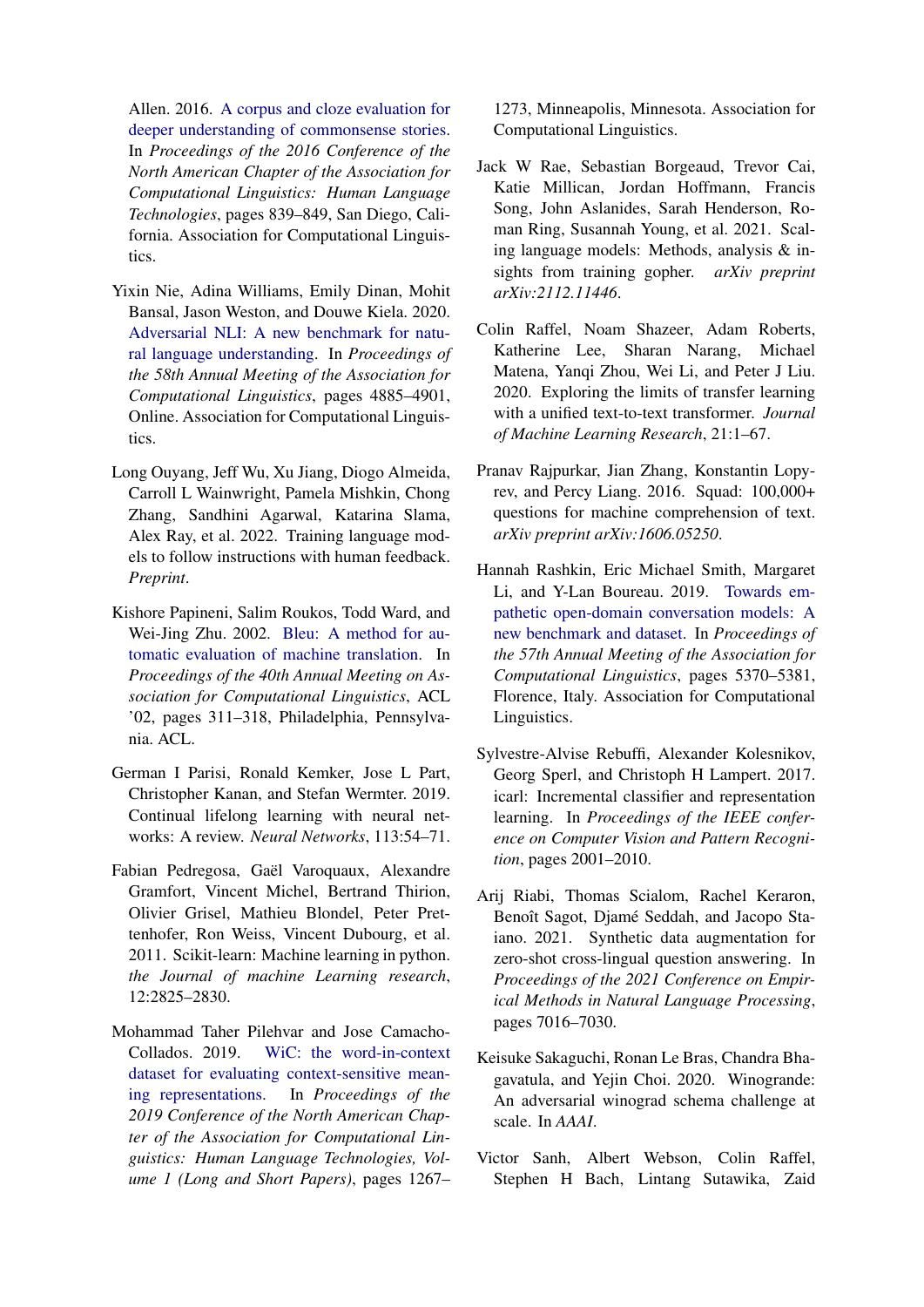Alyafeai, Antoine Chaffin, Arnaud Stiegler, Teven Le Scao, Arun Raja, et al. 2022. [Mul](https://openreview.net/forum?id=OHYupm7QpfG)[titask prompted training enables zero-shot task](https://openreview.net/forum?id=OHYupm7QpfG) [generalization.](https://openreview.net/forum?id=OHYupm7QpfG) In *International Conference on Learning Representations*.

- <span id="page-13-6"></span>Thomas Scialom and Jacopo Staiano. 2020. Ask to learn: A study on curiosity-driven question generation. In *Proceedings of the 28th International Conference on Computational Linguistics*, pages 2224–2235.
- <span id="page-13-2"></span>Hanul Shin, Jung Kwon Lee, Jaehong Kim, and Jiwon Kim. 2017. Continual learning with deep generative replay. *Advances in neural information processing systems*, 30.
- <span id="page-13-0"></span>Shaden Smith, Mostofa Patwary, Brandon Norick, Patrick LeGresley, Samyam Rajbhandari, Jared Casper, Zhun Liu, Shrimai Prabhumoye, George Zerveas, Vijay Korthikanti, et al. 2022. Using deepspeed and megatron to train megatron-turing nlg 530b, a large-scale generative language model. *arXiv preprint arXiv:2201.11990*.
- <span id="page-13-4"></span>Fan-Keng Sun, Cheng-Hao Ho, and Hung-Yi Lee. 2019. Lamol: Language modeling for lifelong language learning. In *International Conference on Learning Representations*.
- <span id="page-13-7"></span>Bin Tareaf. 2017. [R.: Tweets dataset-top 20 most](https://dataverse.harvard.edu/api/access/datafile/:persistentId?persistentId=doi:10.7910/DVN/JBXKFD/F4FULO) [followed users in twitter social platform.](https://dataverse.harvard.edu/api/access/datafile/:persistentId?persistentId=doi:10.7910/DVN/JBXKFD/F4FULO) *Harvard Dataverse*, 2.
- <span id="page-13-1"></span>Jason Wei, Maarten Bosma, Vincent Y Zhao, Kelvin Guu, Adams Wei Yu, Brian Lester, Nan Du, Andrew M Dai, and Quoc V Le. 2022. [Finetuned language models are zero-shot learn](https://openreview.net/forum?id=ewdeUNwmJLk)[ers.](https://openreview.net/forum?id=ewdeUNwmJLk) In *International Conference on Learning Representations*.
- <span id="page-13-8"></span>Wei Xu, Courtney Napoles, Ellie Pavlick, Quanze Chen, and Chris Callison-Burch. 2016. [Opti](https://doi.org/10.1162/tacl_a_00107)[mizing Statistical Machine Translation for Text](https://doi.org/10.1162/tacl_a_00107) [Simplification.](https://doi.org/10.1162/tacl_a_00107) *Transactions of the Association for Computational Linguistics*, 4:401–415.
- <span id="page-13-3"></span>Jaehong Yoon, Eunho Yang, Jeongtae Lee, and Sung Ju Hwang. 2017. Lifelong learning with dynamically expandable networks. *arXiv preprint arXiv:1708.01547*.
- <span id="page-13-5"></span>Rowan Zellers, Ari Holtzman, Yonatan Bisk, Ali Farhadi, and Yejin Choi. 2019. [HellaSwag:](https://doi.org/10.18653/v1/P19-1472)

[Can a machine really finish your sentence?](https://doi.org/10.18653/v1/P19-1472) In *Proceedings of the 57th Annual Meeting of the Association for Computational Linguistics*, pages 4791–4800, Florence, Italy. Association for Computational Linguistics.

<span id="page-13-9"></span>Tianyi Zhang, Varsha Kishore, Felix Wu, Kilian Q. Weinberger, and Yoav Artzi. 2020. [Bertscore: Evaluating text generation with bert.](https://openreview.net/forum?id=SkeHuCVFDr) In *International Conference on Learning Representations*.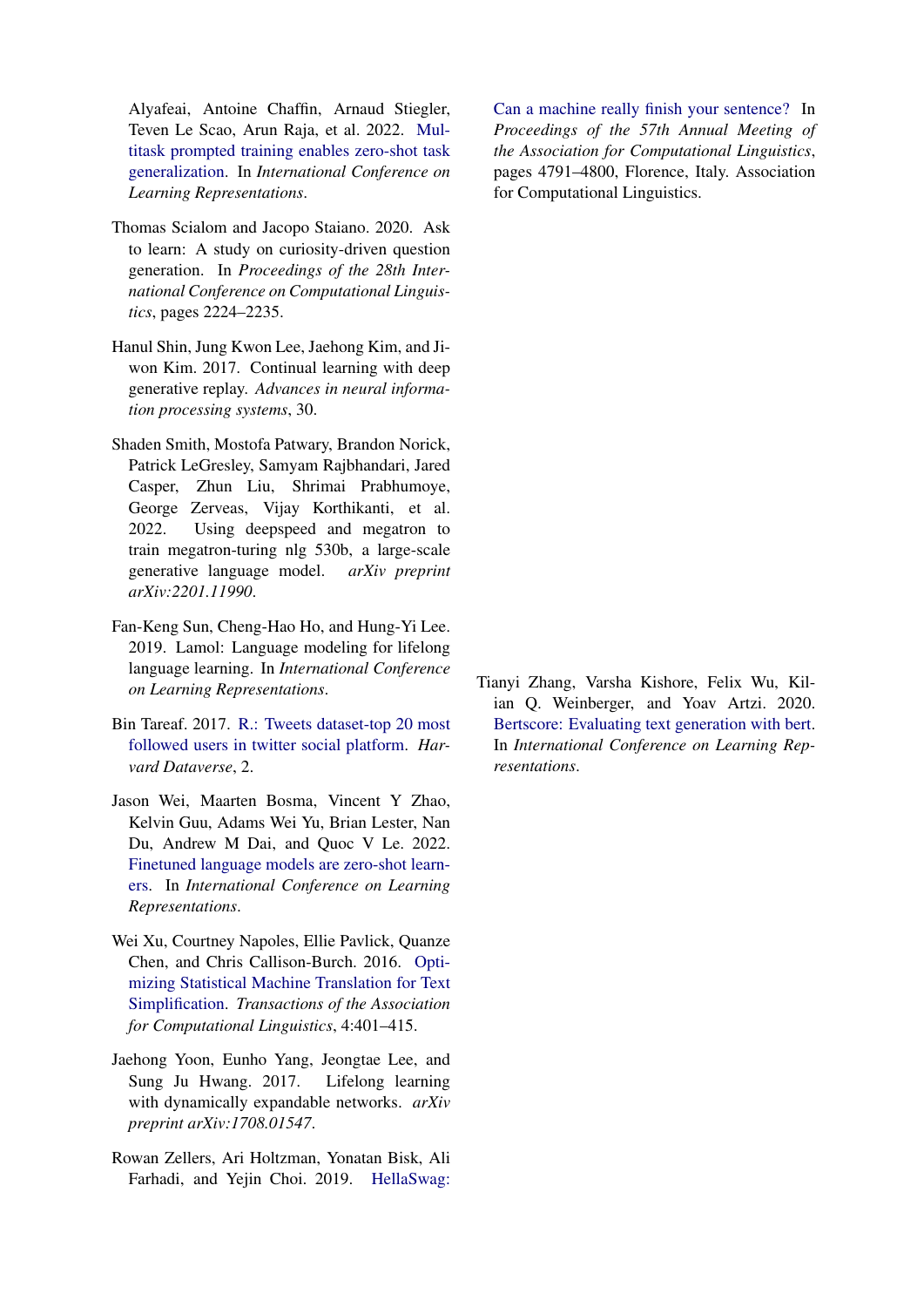# A Tasks Order

The task order has been selected 1) randomly among the three first tasks, and 2) in light of the actual success, we progressively kept adding new tasks. This setup corresponds to a realistic usage of our proposed method, where future tasks were thus unknown even for us. To assess a potential impact of the order, we also conduct an alternative experiment with our 3B model, where the order is reversed. We did not experimented further different orders due to the high computation required.

# B Additional Results

# C Evaluation for T0 Train Set

Because there are 50 datasets with thousands of examples in the test sets per task, evaluating on each examples would be computationally intensive. For this reason we restricted this set to 1000 examples randomly sampled from all the examples in the test sets. Because the set contains both NLG and NLU tasks, using the accuracy is not enough. For simplicity we used therefore ROUGE-1 which allows is consistent with accuracy for NLU tasks but also allows to take into account NLG evaluation,

## D Additional Results

In Table [6](#page-15-0) we report the additional results when starting from T5 and a random transformer. These results are discussed in the first section of our Discussion.

In Table [7](#page-15-1) we report the progressive results, and not just the initial checkpoint, the Upper Bound and the final model.

# E Implementation Details

For all our experiments woth T0\_3B and T0pp, we instantiate our model with the T0 model [\(Sanh](#page-12-1) [et al.,](#page-12-1) [2022\)](#page-12-1) using the official implementation.  $^{13}$  $^{13}$  $^{13}$ 

For fine-tuning T0\_3B, we used the same hyperparameters as the ones reported in [Sanh et al.](#page-12-1) [\(2022\)](#page-12-1): all the details from the batch-size to the learning rate are provided in details here. <sup>[14](#page-14-1)</sup>

The only new hyper-parameter introduced in our paper is the *rehearsal proportion* r. We explored  $r \in [0, 0.25\%, 1\%]$  as reported in our first set of results.

For each task, we consider 100,000 examples for training, such that 1% rehearsal corresponds to 1,000 examples from the memory buffer. Thus, for datasets with fewer training examples, we upsample them and conversely for largest datasets like Gigaword or Simplification, we limit to 100,000 examples.

When we scaled our best setup to the 11B parameters version of T0, *T0pp*, we observed instability in validation performance. Thus, we changed the learning rate from 1e-3 to 1e-4 as well as the optimizer to AdamW instead of Adafactor for all our 11B experiments. All the other hyperparameters remain similar to the 3B model.

For the T5 ablations, we again used the Hugging Face implementations  $15$  and applied the same hyper-parameters as above.

At inference time, we use greedy decoding, i.e. a Beam Search with  $K = 1$ .

<span id="page-14-0"></span><sup>13</sup>[https://huggingface.co/bigscience/](https://huggingface.co/bigscience/T0pp) [T0pp](https://huggingface.co/bigscience/T0pp)

<span id="page-14-1"></span><sup>14</sup>[https://huggingface.co/bigscience/](https://huggingface.co/bigscience/T0pp) [T0pp](https://huggingface.co/bigscience/T0pp)

<span id="page-14-2"></span><sup>15</sup><https://huggingface.co/t5-3b>